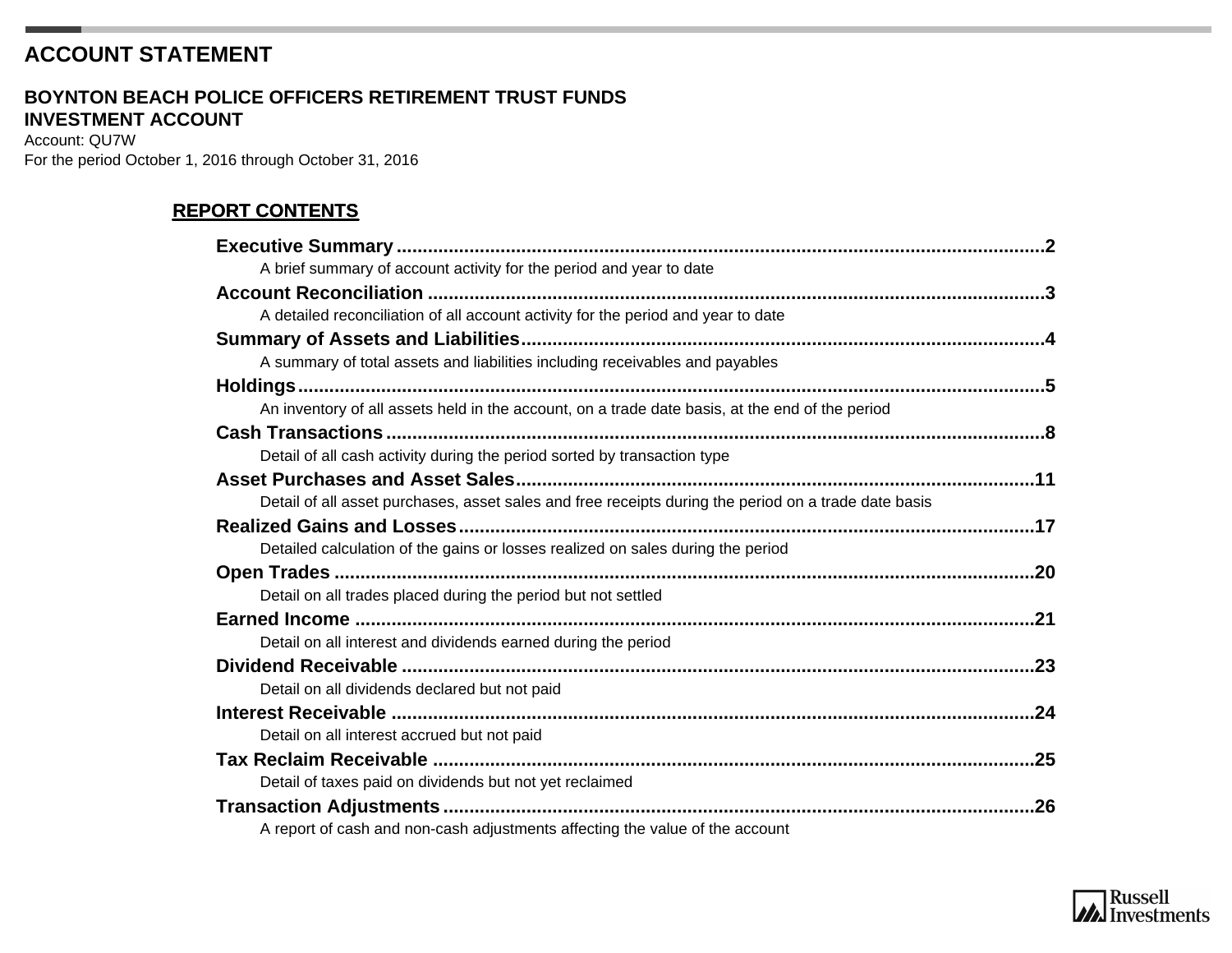## <span id="page-1-0"></span>**CITY OF BOYNTON BEACH** 11/03/2016 07:01:PM **OFFICERS RETIREMENT TRUST EXECUTIVE SUMMARY**

Account: QU7W

|                          | <b>Current Period</b><br><b>Market Value</b> | <b>Year to Date</b><br><b>Market Value</b> |
|--------------------------|----------------------------------------------|--------------------------------------------|
| <b>Beginning Balance</b> | 86,039,124.30                                | 86,039,124.30                              |
| Contributions            | 98,612.26                                    | 98,612.26                                  |
| Cash Receipts            | 450.00                                       | 450.00                                     |
| <b>Benefit Payments</b>  | -429.498.45                                  | -429,498.45                                |
| <b>Expenses Paid</b>     | -149,202.79                                  | $-149,202.79$                              |
| Income Earned            | 37.04                                        | 37.04                                      |
| Investment Gain/Loss     | $-941,438.02$                                | $-941,438.02$                              |
| <b>Ending Balance</b>    | 84,618,084.34                                | 84,618,084.34                              |
|                          |                                              |                                            |

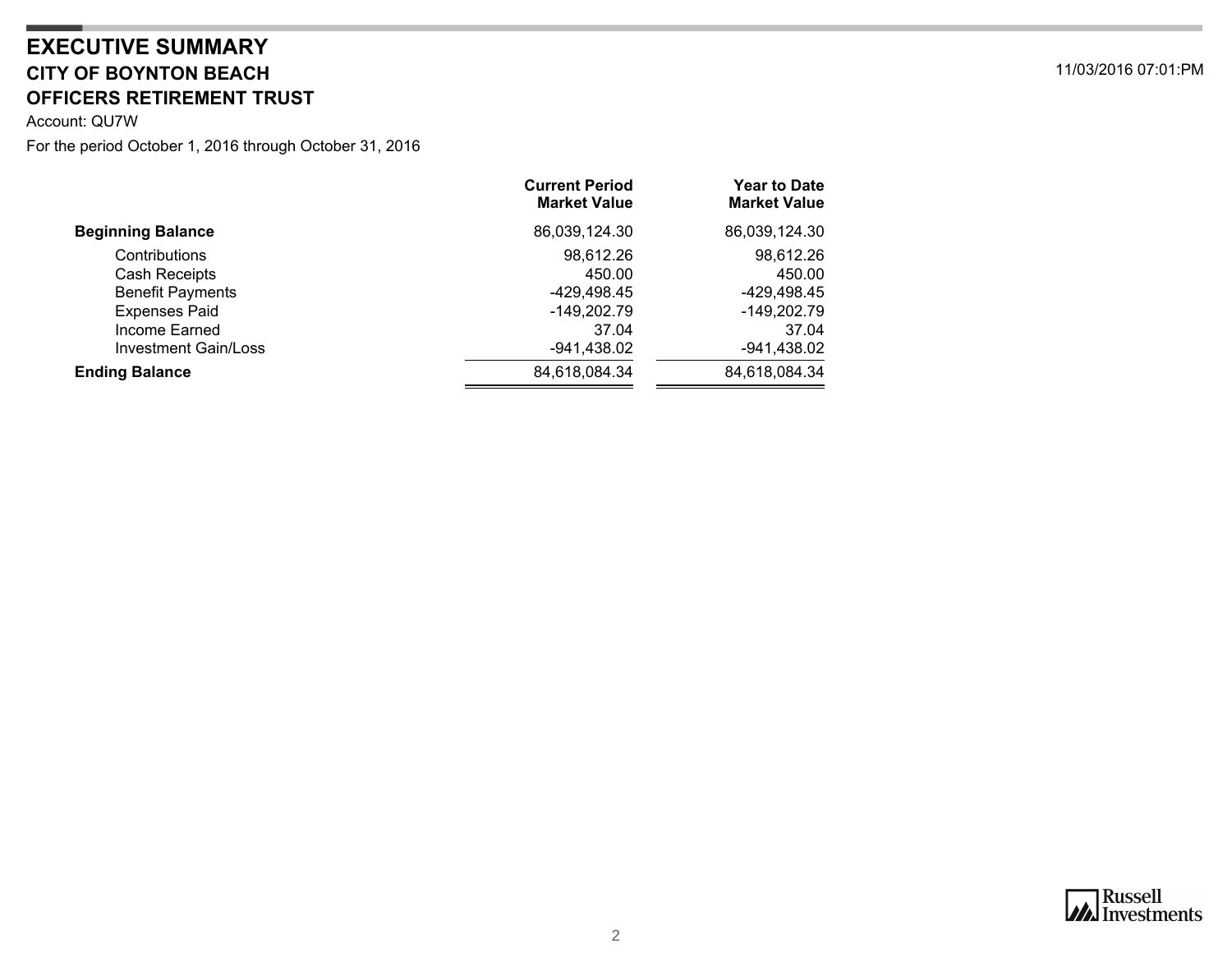# **CITY OF BOYNTON BEACHACCOUNT RECONCILIATION**

# **OFFICERS RETIREMENT TRUST**

<span id="page-2-0"></span>Account: QU7W

|                                      | <b>Current Period</b><br><b>Market Value</b> | <b>Year to Date</b><br><b>Market Value</b> |
|--------------------------------------|----------------------------------------------|--------------------------------------------|
| <b>Beginning Balance</b>             | 86,039,124.30                                | 86,039,124.30                              |
| <b>Contributions</b>                 |                                              |                                            |
| <b>Employee Contributions</b>        | 98,612.26                                    | 98,612.26                                  |
| <b>Total Contributions</b>           | 98,612.26                                    | 98,612.26                                  |
| <b>Cash Receipts</b>                 | 450.00                                       | 450.00                                     |
| <b>Benefit Payments</b>              |                                              |                                            |
| <b>Recurring Benefit Payments</b>    | $-429,498.45$                                | -429,498.45                                |
| Non-Recurring Benefit Payments       | 0.00                                         | 0.00                                       |
| <b>Total Benefit Payments</b>        | $-429,498.45$                                | $-429, 498.45$                             |
| <b>Expenses Paid</b>                 |                                              |                                            |
| <b>Administrative Expense</b>        | $-6,005.69$                                  | $-6,005.69$                                |
| <b>Expense Reimbursement</b>         | $-266.10$                                    | $-266.10$                                  |
| <b>Investment Management Expense</b> | $-140,758.00$                                | $-140,758.00$                              |
| <b>Other Expense</b>                 | $-2,173.00$                                  | $-2,173.00$                                |
| <b>Total Expenses Paid</b>           | $-149,202.79$                                | $-149,202.79$                              |
| <b>Income Earned</b>                 |                                              |                                            |
| Interest                             | 37.04                                        | 37.04                                      |
| Other Income                         | 0.00                                         | 0.00                                       |
| <b>Total Income Earned</b>           | 37.04                                        | 37.04                                      |
| <b>Investment Gain/Loss</b>          |                                              |                                            |
| <b>Realized Gain/Loss</b>            | 39,131.50                                    | 39,131.50                                  |
| <b>Unrealized Gain/Loss</b>          | $-980,569.52$                                | -980,569.52                                |
| <b>Total Investment Gain/Loss</b>    | $-941,438.02$                                | $-941,438.02$                              |
| <b>Ending Balance</b>                | 84,618,084.34                                | 84,618,084.34                              |
|                                      |                                              |                                            |

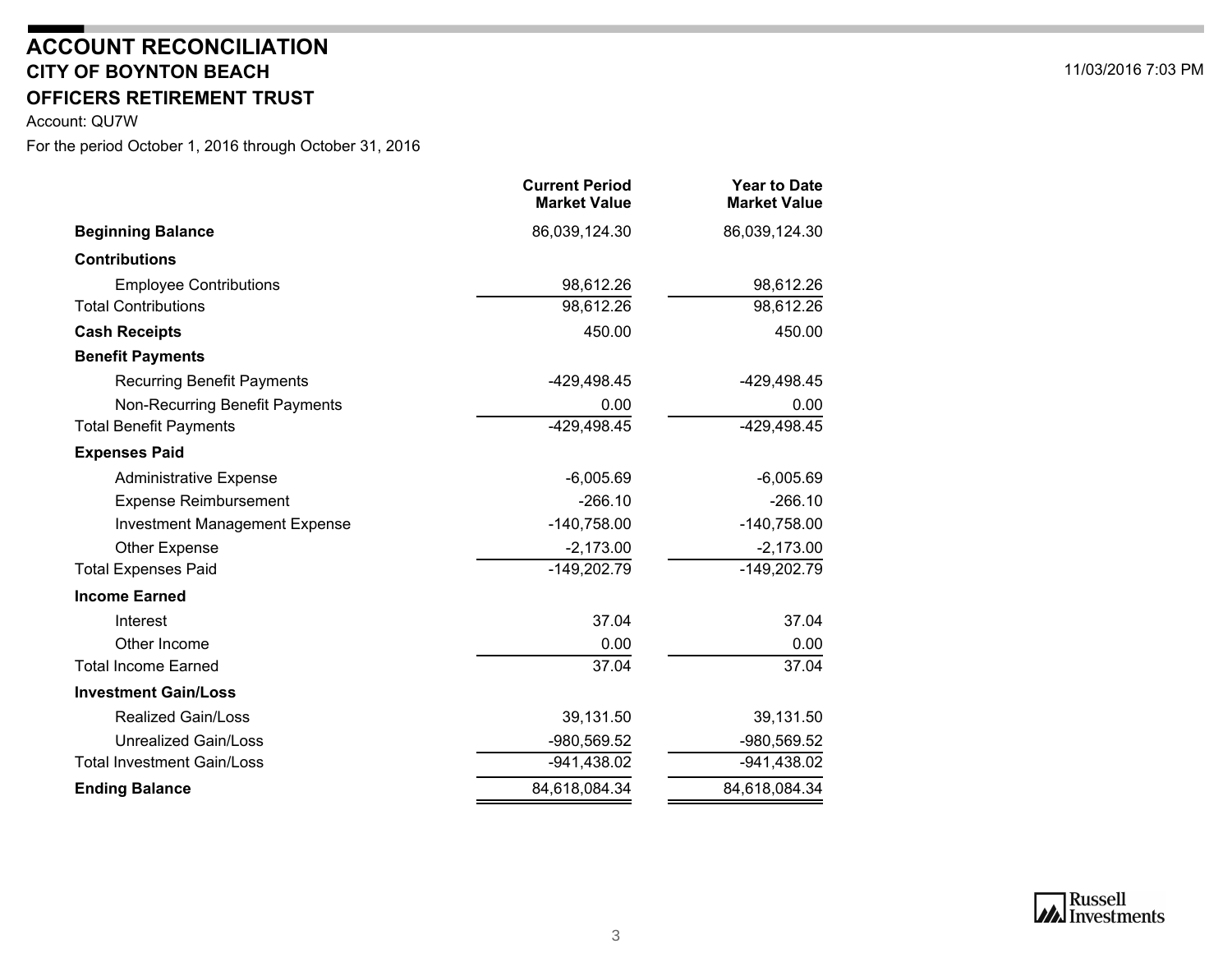#### **CITY OF BOYNTON BEACH** 11/03/2016 07:03 PM **SUMMARY OF ASSETS AND LIABILITIESOFFICERS RETIREMENT TRUST**

<span id="page-3-0"></span>Account: QU7W

|                                   | <b>Starting Balance</b> | <b>Net Activity</b> | <b>Ending Balance</b> |
|-----------------------------------|-------------------------|---------------------|-----------------------|
| <b>Assets</b>                     |                         |                     |                       |
| <b>Total Cost Of Investments</b>  | 63,255,792.86           | 9,144,502.46        | 72,400,295.32         |
| Cash                              | 0.00                    | $-4,795,978.00$     | $-4,795,978.00$       |
| Dividend Receivable               | 0.00                    | 0.00                | 0.00                  |
| Interest Receivable               | 1.02                    | 37.04               | 38.06                 |
| <b>Tax Reclaim Receivable</b>     | 0.00                    | 0.00                | 0.00                  |
| Receivable For Investments Sold   | 429,498.45              | -429,498.45         | 0.00                  |
| <b>Total Cost of Assets</b>       | 63,685,292.33           | 3,919,063.05        | 67,604,355.38         |
| <b>Liabilities</b>                |                         |                     |                       |
| Payable For Investments Purchased | 0.00                    | 4,359,532.47        | 4,359,532.47          |
| <b>Total Cost of Liabilities</b>  | 0.00                    | 4,359,532.47        | 4,359,532.47          |
| Total Net Cost of Assets          | 63,685,292.33           | -440,469.42         | 63,244,822.91         |
| Unrealized Gain / Loss            | 22,353,831.97           | $-980,569.52$       | 21,373,262.45         |
| <b>Market Value of Assets</b>     | 86,039,124.30           | -1,421,038.94       | 84,618,085.36         |



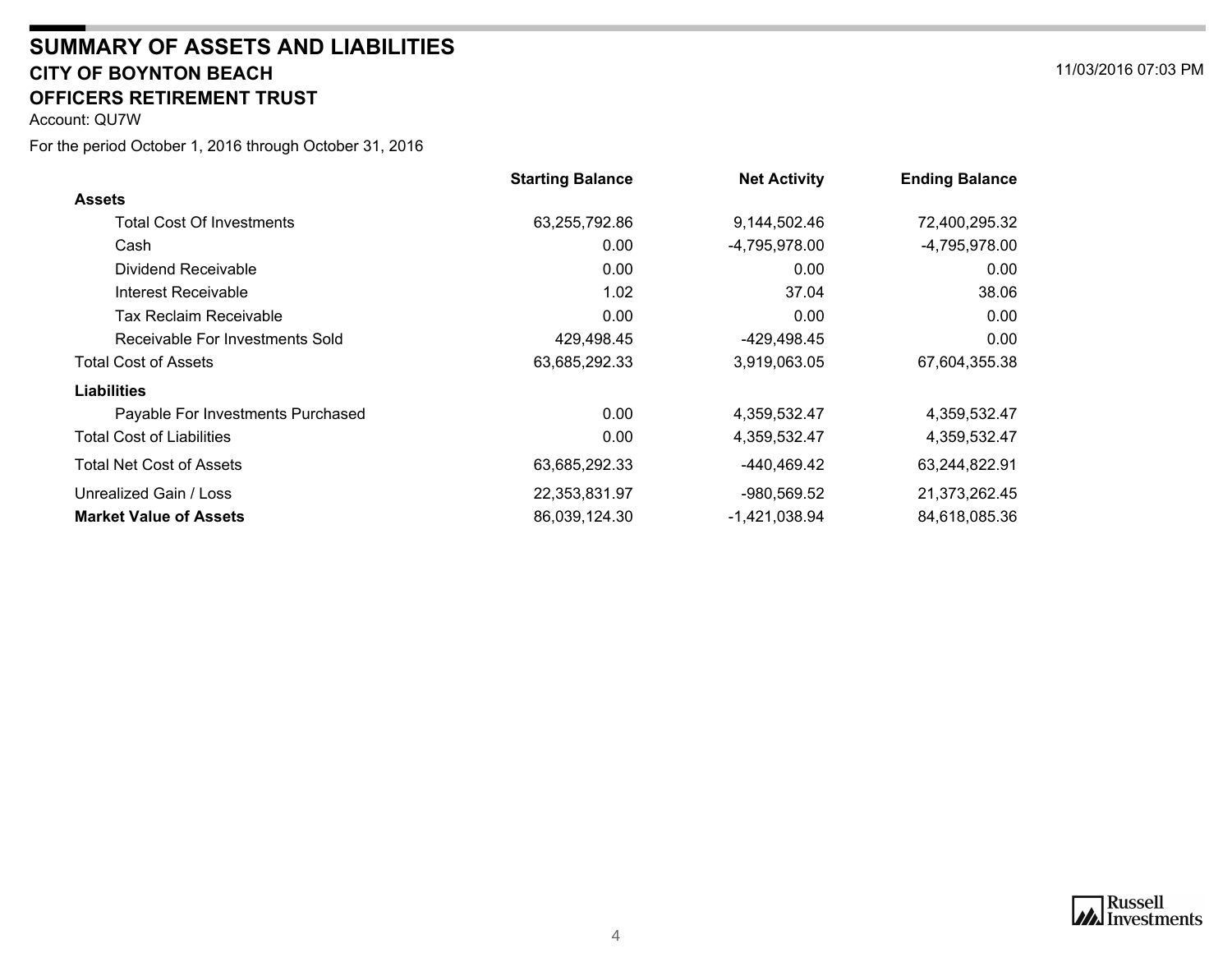## <span id="page-4-0"></span>**HOLDINGS CITY OF BOYNTON BEACH** 11/03/2016 07:01 PM **OFFICERS RETIREMENT TRUST**

Account: QU7W

As of October 31, 2016

|                        | <b>Base Currency: USD - US DOLLAR</b> |             |            | Rate          | <b>Maturity Date</b> |               |                   |          |
|------------------------|---------------------------------------|-------------|------------|---------------|----------------------|---------------|-------------------|----------|
| <b>Asset ID</b>        | <b>Asset Description</b>              |             | Unit       | <b>Total</b>  |                      | <b>Market</b> | <b>Unrealized</b> | % Curr   |
|                        | <b>Units</b><br><b>Fund</b>           |             | Cost       | Cost          | <b>Unit Price</b>    | Value         | Gain/Loss         | % Comp   |
| <b>CASH</b>            |                                       |             |            |               |                      |               |                   |          |
| <b>US DOLLAR</b>       |                                       |             |            |               |                      |               | Exchange Rate:    | 1.000000 |
| <b>USD</b>             | <b>US DOLLAR</b>                      |             |            |               |                      |               |                   |          |
|                        | -4,795,978.000 QU7W                   | Local       | 1.000000   | -4,795,978.00 | 1.000000             | -4,795,978.00 | 0.00              | $-5.39$  |
|                        |                                       | <b>Base</b> | 1.000000   | -4,795,978.00 | 1.000000             | -4,795,978.00 | 0.00              | $-5.39$  |
| <b>US DOLLAR Total</b> |                                       |             |            |               |                      |               |                   |          |
|                        | -4,795,978.000                        | Local       |            | -4,795,978.00 |                      | -4,795,978.00 | 0.00              | $-5.39$  |
|                        |                                       | Base        |            | -4,795,978.00 |                      | -4,795,978.00 | 0.00              | $-5.39$  |
| <b>CASH Total</b>      |                                       |             |            |               |                      |               |                   |          |
|                        | -4,795,978.000                        | Base        |            | -4,795,978.00 |                      | -4,795,978.00 | 0.00              | $-5.39$  |
| <b>CASH EQUIVALENT</b> |                                       |             |            |               |                      |               |                   |          |
| <b>US DOLLAR</b>       |                                       |             |            |               |                      |               | Exchange Rate:    | 1.000000 |
| 3529909N7              | RUSSELL STIF 1.00                     |             |            | 0.2694        | 31 Dec 2030          |               |                   |          |
|                        | 4,795,978.000 QU7W                    | Local       | 100.000000 | 4,795,978.00  | 100.000000           | 4,795,978.00  | 0.00              | 5.39     |
|                        |                                       | Base        | 100.000000 | 4,795,978.00  | 100.000000           | 4,795,978.00  | 0.00              | 5.39     |
| <b>US DOLLAR Total</b> |                                       |             |            |               |                      |               |                   |          |
|                        | 4,795,978.000                         | Local       |            | 4,795,978.00  |                      | 4,795,978.00  | 0.00              | 5.39     |
|                        |                                       | Base        |            | 4,795,978.00  |                      | 4,795,978.00  | 0.00              | 5.39     |
|                        | <b>CASH EQUIVALENT Total</b>          |             |            |               |                      |               |                   |          |
|                        | 4,795,978.000                         | Base        |            | 4,795,978.00  |                      | 4,795,978.00  | 0.00              | 5.39     |

& Issue has redenominated but Local is not converted # Issue has not been redenominated but Local is converted

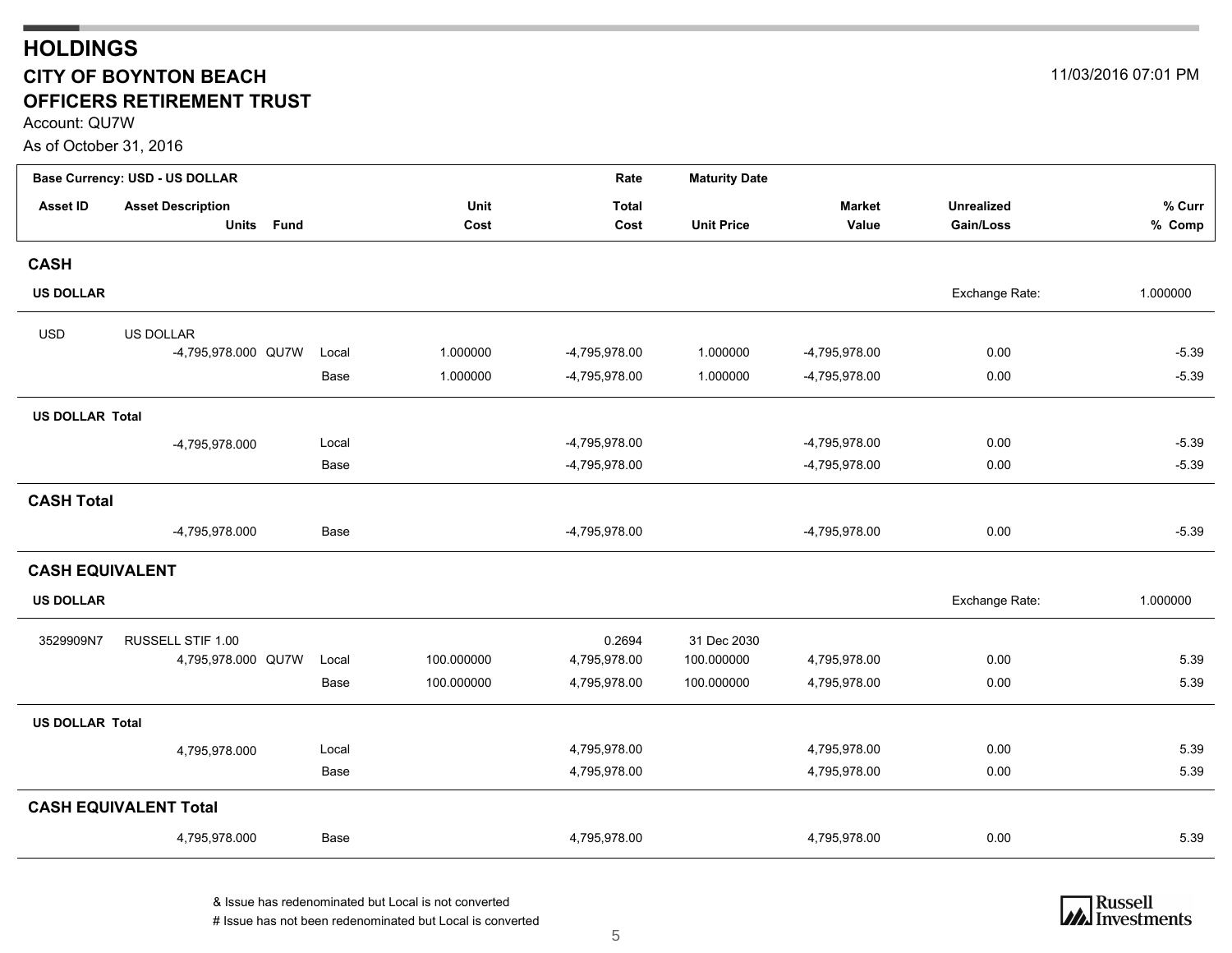## **HOLDINGS CITY OF BOYNTON BEACH** 11/03/2016 07:01 PM **OFFICERS RETIREMENT TRUST**

Account: QU7W

As of October 31, 2016

|                        | Base Currency: USD - US DOLLAR |       |            | Rate          | <b>Maturity Date</b> |               |                   |          |
|------------------------|--------------------------------|-------|------------|---------------|----------------------|---------------|-------------------|----------|
| <b>Asset ID</b>        | <b>Asset Description</b>       |       | Unit       | Total         |                      | <b>Market</b> | <b>Unrealized</b> | % Curr   |
|                        | <b>Fund</b><br><b>Units</b>    |       | Cost       | Cost          | <b>Unit Price</b>    | Value         | Gain/Loss         | % Comp   |
| <b>EQUITY</b>          |                                |       |            |               |                      |               |                   |          |
| <b>US DOLLAR</b>       |                                |       |            |               |                      |               | Exchange Rate:    | 1.000000 |
| 35299D958              | RUSSELL REAL ESTATE EQUITY FD  |       |            |               |                      |               |                   |          |
|                        | 14,474.303 QU7W                | Local | 335.076584 | 4,850,000.00  | 467.018000           | 6,759,760.04  | 1,909,760.04      | 7.60     |
|                        |                                | Base  | 335.076584 | 4,850,000.00  | 467.018000           | 6,759,760.04  | 1,909,760.04      | 7.60     |
| 35299F953              | RUSSELL MULTI ASSET CORE FUND  |       |            |               |                      |               |                   |          |
|                        | 2,436,298.902 QU7W             | Local | 10.601842  | 25,829,256.24 | 14.140000            | 34,449,266.47 | 8,620,010.23      | 38.72    |
|                        |                                | Base  | 10.601842  | 25,829,256.24 | 14.140000            | 34,449,266.47 | 8,620,010.23      | 38.72    |
| 64499W954              | RUSSELL MULTI MGR BOND FUND    |       |            |               |                      |               |                   |          |
|                        | 1,238,616.804 QU7W             | Local | 15.319351  | 18,974,805.91 | 19.980000            | 24,747,563.74 | 5,772,757.83      | 27.81    |
|                        |                                | Base  | 15.319351  | 18,974,805.91 | 19.980000            | 24,747,563.74 | 5,772,757.83      | 27.81    |
| 79099S922              | RUSSELL LG CAP DEFENSIVE EQ FD |       |            |               |                      |               |                   |          |
|                        | 1,139,089.041 QU7W             | Local | 15.758430  | 17,950,255.17 | 20.210000            | 23,020,989.52 | 5,070,734.35      | 25.87    |
|                        |                                | Base  | 15.758430  | 17,950,255.17 | 20.210000            | 23,020,989.52 | 5,070,734.35      | 25.87    |
| <b>US DOLLAR Total</b> |                                |       |            |               |                      |               |                   |          |
|                        | 4,828,479.050                  | Local |            | 67,604,317.32 |                      | 88,977,579.77 | 21,373,262.45     | 100.00   |
|                        |                                | Base  |            | 67,604,317.32 |                      | 88,977,579.77 | 21,373,262.45     | 100.00   |
| <b>EQUITY Total</b>    |                                |       |            |               |                      |               |                   |          |
|                        | 4,828,479.050                  | Base  |            | 67,604,317.32 |                      | 88,977,579.77 | 21,373,262.45     | 100.00   |

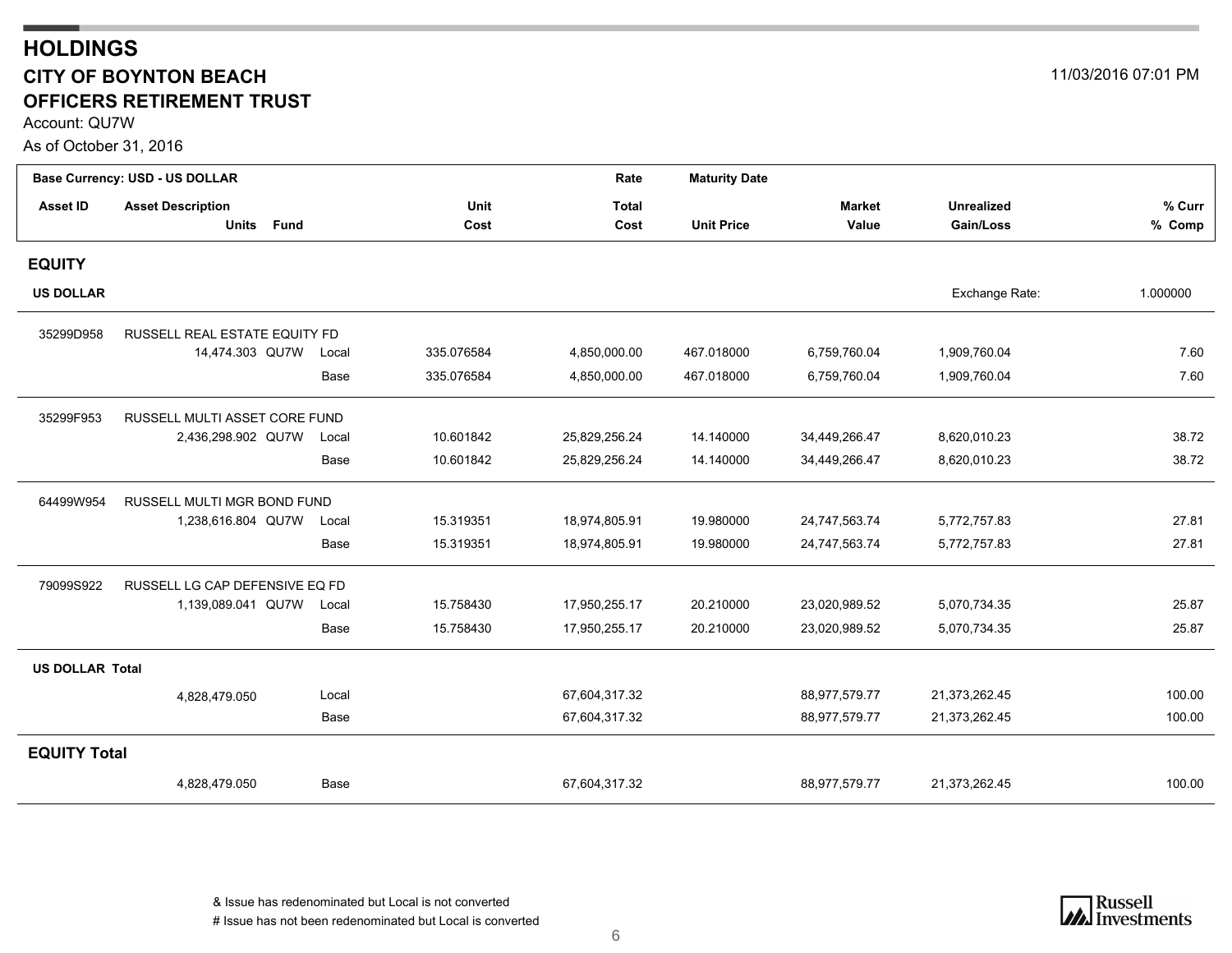## **HOLDINGS CITY OF BOYNTON BEACH** 11/03/2016 07:01 PM **OFFICERS RETIREMENT TRUST**

Account: QU7W

As of October 31, 2016

|                        | <b>Base Currency: USD - US DOLLAR</b> |      |              | Rate                 | <b>Maturity Date</b> |                 |                                |                  |
|------------------------|---------------------------------------|------|--------------|----------------------|----------------------|-----------------|--------------------------------|------------------|
| <b>Asset ID</b>        | <b>Asset Description</b><br>Units     | Fund | Unit<br>Cost | <b>Total</b><br>Cost | <b>Unit Price</b>    | Market<br>Value | <b>Unrealized</b><br>Gain/Loss | % Curr<br>% Comp |
| <b>COMPOSITE Total</b> | 4,828,479.050                         | Base |              | 67,604,317.32        |                      | 88,977,579.77   | 21,373,262.45                  | 100.00           |

#### **MARKET VALUE SUMMARY**

| <b>Total Market Value</b>        | 88,977,579.77 |
|----------------------------------|---------------|
| Interest Receivable              | 38.06         |
| Payable for Investment Purchased | -4,359,532.47 |
| Total Market Value of Assets     | 84,618,085.36 |

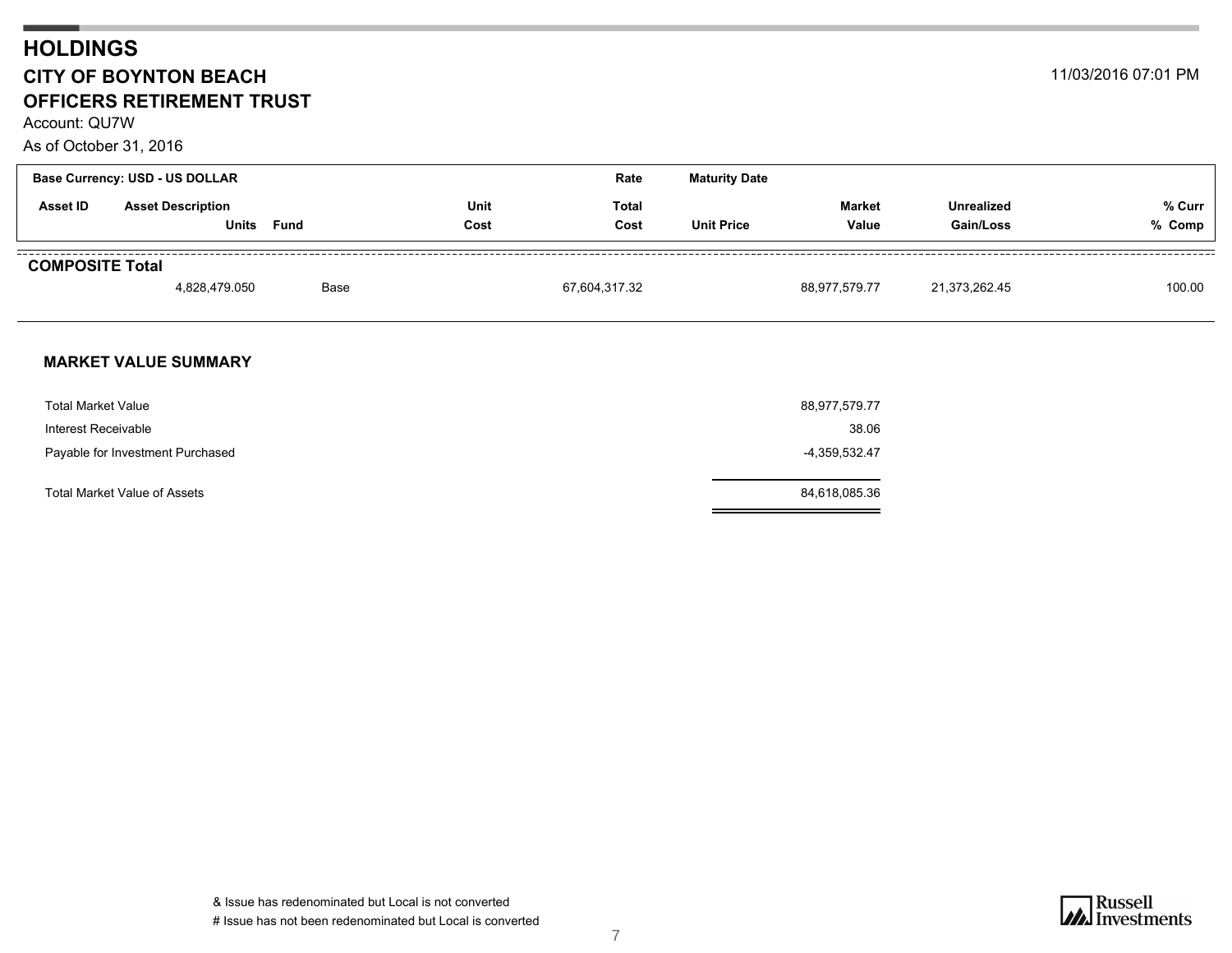# **CASH TRANSACTIONS CITY OF BOYNTON BEACHOFFICERS RETIREMENT TRUST**

Account: QU7W

Currency: US DOLLAR

<span id="page-7-0"></span>

|                        |                               | <b>Base Currency: USD - US DOLLAR</b> |                                           |          |                                    |               |  |
|------------------------|-------------------------------|---------------------------------------|-------------------------------------------|----------|------------------------------------|---------------|--|
| Settled                | Acct                          | <b>Asset ID</b>                       | Par/Shares/Contracts Security Description |          |                                    | <b>Amount</b> |  |
|                        |                               |                                       |                                           | Rate     | <b>Maturity Date</b>               |               |  |
| 10/01/2016             |                               | <b>BEGINNING BALANCE</b>              |                                           |          |                                    | 0.00          |  |
|                        | <b>ACTUARIAL EXPENSE</b>      |                                       |                                           |          |                                    |               |  |
| 10/05/2016 QU7W        |                               |                                       |                                           |          | GRS INVOICE NUMBER 424276          | $-2,173.00$   |  |
| <b>TOTAL</b>           | <b>ACTUARIAL EXPENSE</b>      |                                       |                                           |          |                                    | $-2,173.00$   |  |
|                        | <b>ADMINISTRATIVE EXPENSE</b> |                                       |                                           |          |                                    |               |  |
| 10/05/2016             | QU7W                          |                                       |                                           |          | SUNTRUST BANK CREDIT CARD EXP      | $-56.48$      |  |
| 10/27/2016             | QU7W                          |                                       |                                           |          | SUNTRUST CREDIT CARD EXPENSE       | $-1,499.21$   |  |
| 10/31/2016             | QU7W                          |                                       |                                           |          | PRECISION PENSION ADMIN SVCS       | $-500.00$     |  |
| 10/31/2016             | QU7W                          |                                       |                                           |          | PRECISION PENSION ADMIN SERVCS     | $-3,750.00$   |  |
| 10/31/2016             | QU7W                          |                                       |                                           |          | OAKWATER BEN PRGM + WEB UPDATE     | $-200.00$     |  |
| <b>TOTAL</b>           |                               | <b>ADMINISTRATIVE EXPENSE</b>         |                                           |          |                                    | $-6,005.69$   |  |
|                        | <b>CASH TRANSFER RECEIVED</b> |                                       |                                           |          |                                    |               |  |
| 10/25/2016             | QU7W                          |                                       |                                           |          | <b>HANNING BUYBACK CALCULATION</b> | 450.00        |  |
| <b>TOTAL</b>           |                               | <b>CASH TRANSFER RECEIVED</b>         |                                           |          |                                    | 450.00        |  |
|                        | <b>EMPLOYEE CONTRIBUTION</b>  |                                       |                                           |          |                                    |               |  |
| 10/12/2016             | QU7W                          |                                       |                                           |          | PENSION CONTRIBUTION 10/2/16       | 30,946.66     |  |
| 10/12/2016             | QU7W                          |                                       |                                           |          | <b>BUY-BACK 10/2/16</b>            | 1,105.00      |  |
| 10/24/2016             | QU7W                          |                                       |                                           | 10/16/16 |                                    | 65,455.60     |  |
| 10/24/2016             | QU7W                          |                                       |                                           |          | BUY-BACK CONTRIBUTION 10/16/16     | 1,105.00      |  |
| <b>TOTAL</b>           |                               | <b>EMPLOYEE CONTRIBUTION</b>          |                                           |          |                                    | 98,612.26     |  |
|                        | <b>EXPENSE REIMBURSEMENTS</b> |                                       |                                           |          |                                    |               |  |
| 10/13/2016             | QU7W                          |                                       |                                           |          | RUSSELL FAINE FPPTA 9/25/16        | $-266.10$     |  |
| <b>TOTAL</b>           |                               | <b>EXPENSE REIMBURSEMENTS</b>         |                                           |          |                                    | $-266.10$     |  |
| <b>INTEREST INCOME</b> |                               |                                       |                                           |          |                                    |               |  |
| 10/03/2016 QU7W        |                               |                                       |                                           |          | STIF INTEREST RECEIVED - 3529909N7 | 1.02          |  |
|                        |                               |                                       |                                           | 1.00     |                                    |               |  |
| <b>TOTAL</b>           | <b>INTEREST INCOME</b>        |                                       |                                           |          |                                    | 1.02          |  |
|                        |                               | <b>INVESTMENT MANAGEMENT EXPENSE</b>  |                                           |          |                                    |               |  |



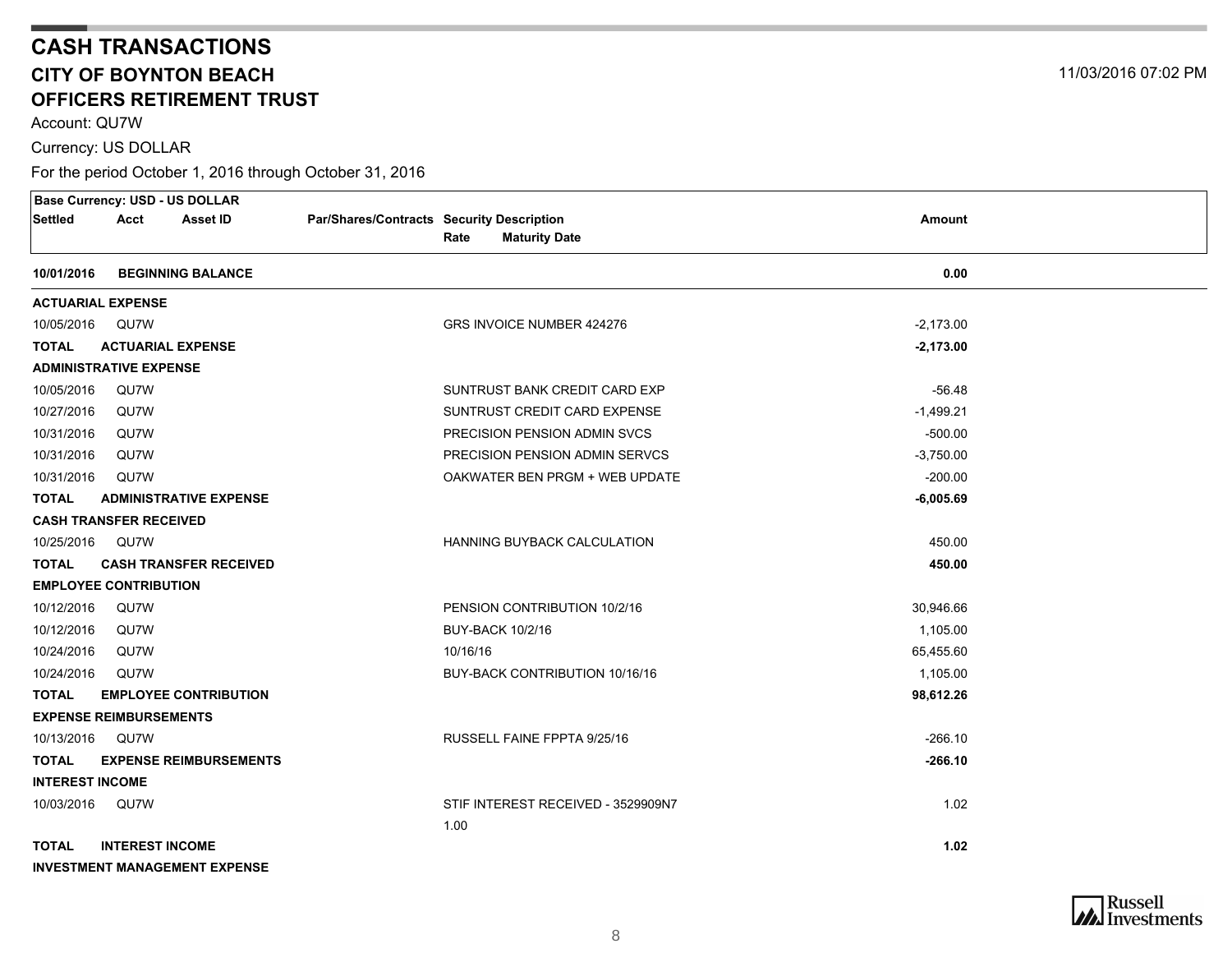# **CASH TRANSACTIONS CITY OF BOYNTON BEACHOFFICERS RETIREMENT TRUST**

Account: QU7W

Currency: US DOLLAR

|                          | <b>Base Currency: USD - US DOLLAR</b> |                                      |                                           |                    |                                                                                   |                           |  |
|--------------------------|---------------------------------------|--------------------------------------|-------------------------------------------|--------------------|-----------------------------------------------------------------------------------|---------------------------|--|
| <b>Settled</b>           | Acct                                  | Asset ID                             | Par/Shares/Contracts Security Description |                    |                                                                                   | Amount                    |  |
|                          |                                       |                                      |                                           | Rate               | <b>Maturity Date</b>                                                              |                           |  |
| 10/25/2016               | QU7W                                  |                                      |                                           | 3Q16               |                                                                                   | $-140,758.00$             |  |
| <b>TOTAL</b>             |                                       | <b>INVESTMENT MANAGEMENT EXPENSE</b> |                                           |                    |                                                                                   | $-140,758.00$             |  |
|                          | <b>MISCELLANEOUS INCOME</b>           |                                      |                                           |                    |                                                                                   |                           |  |
| 10/10/2016               | QU7W                                  |                                      |                                           | <b>REVERSAL</b>    |                                                                                   | -450.00                   |  |
| 10/10/2016               | QU7W                                  |                                      |                                           |                    | <b>HANNING BUYBACK CALCULATION</b>                                                | 450.00                    |  |
| TOTAL                    |                                       | <b>MISCELLANEOUS INCOME</b>          |                                           |                    |                                                                                   | 0.00                      |  |
|                          | <b>RECURRING BENEFIT PAYMENT</b>      |                                      |                                           |                    |                                                                                   |                           |  |
| 10/03/2016               | QU7W                                  |                                      |                                           |                    | BOYNTON - - POLICE                                                                | -404,086.42               |  |
| 10/03/2016               | QU7W                                  |                                      |                                           |                    | BOYNTON -DISA-POLICE                                                              | $-25,412.03$              |  |
| <b>TOTAL</b>             |                                       | <b>RECURRING BENEFIT PAYMENT</b>     |                                           |                    |                                                                                   | -429,498.45               |  |
|                          | <b>SECURITIES PURCHASED</b>           |                                      |                                           |                    |                                                                                   |                           |  |
| 10/03/2016               | QU7W                                  | 3529909N7                            |                                           | 1.020 RUSSELL STIF |                                                                                   | $-1.02$                   |  |
|                          |                                       |                                      |                                           | 1.00               |                                                                                   |                           |  |
|                          |                                       |                                      |                                           | 500.000%           | 31 Dec 2030                                                                       |                           |  |
| 10/10/2016               | QU7W<br>QU7W                          | 79099S922<br>79099S922               |                                           |                    | 22.037 RUSSELL LG CAP DEFENSIVE EQ FD<br>1,581.236 RUSSELL LG CAP DEFENSIVE EQ FD | $-450.00$<br>$-32,051.66$ |  |
| 10/12/2016<br>10/21/2016 | QU7W                                  | 3529909N7                            | 66,560,600 RUSSELL STIF                   |                    |                                                                                   | $-66,560.60$              |  |
|                          |                                       |                                      |                                           | 1.00               |                                                                                   |                           |  |
|                          |                                       |                                      |                                           | 100.000%           | 31 Dec 2030                                                                       |                           |  |
| 10/24/2016               | QU7W                                  | 79099S922                            |                                           |                    | 3.280.463 RUSSELL LG CAP DEFENSIVE EQ FD                                          | $-66,560.60$              |  |
| 10/31/2016               | QU7W                                  | 3529909N7                            | 4,795,978.000 RUSSELL STIF                |                    |                                                                                   | -4,795,978.00             |  |
|                          |                                       |                                      |                                           | 1.00               |                                                                                   |                           |  |
|                          |                                       |                                      |                                           | 100.000%           | 31 Dec 2030                                                                       |                           |  |
| <b>TOTAL</b>             |                                       | <b>SECURITIES PURCHASED</b>          |                                           |                    |                                                                                   | -4,961,601.88             |  |
| <b>SECURITIES SOLD</b>   |                                       |                                      |                                           |                    |                                                                                   |                           |  |
| 10/03/2016               | QU7W                                  | 35299F953                            |                                           |                    | 17,169.441 RUSSELL MULTI ASSET CORE FUND                                          | 245,866.40                |  |
| 10/03/2016               | QU7W                                  | 64499W954                            |                                           |                    | 7,615.530 RUSSELL MULTI MGR BOND FUND                                             | 152,996.00                |  |
| 10/03/2016               | QU7W                                  | 79099S922                            |                                           |                    | 1,488.632 RUSSELL LG CAP DEFENSIVE EQ FD                                          | 30,636.05                 |  |
| 100000000                | QU7W                                  | 35299F953                            |                                           |                    | 119.821 RUSSELL MULTI ASSET CORE FUND                                             | 1,711.05                  |  |
|                          |                                       |                                      |                                           |                    |                                                                                   |                           |  |

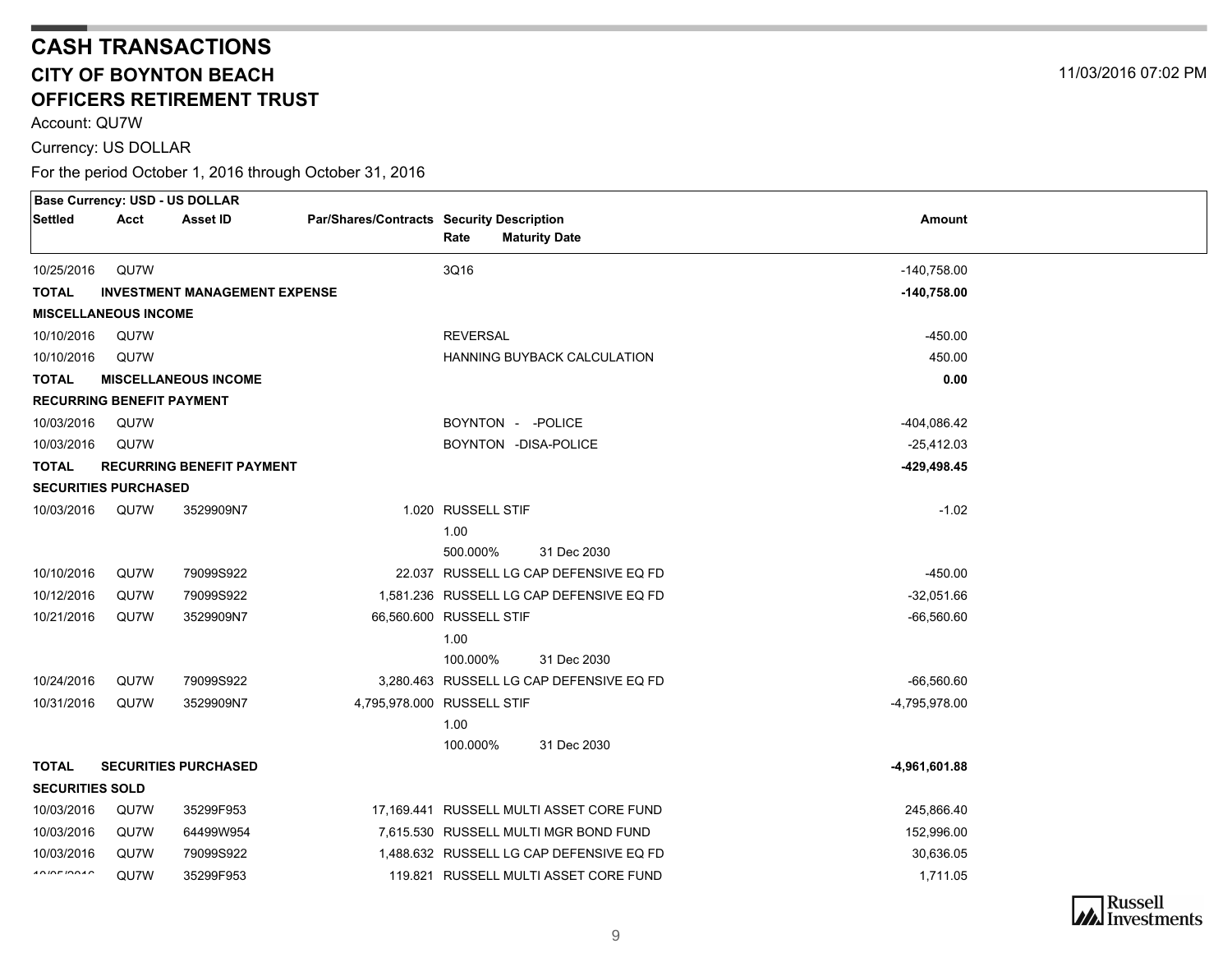# **CASH TRANSACTIONS CITY OF BOYNTON BEACHOFFICERS RETIREMENT TRUST**

Account: QU7W

Currency: US DOLLAR

|              |                        | <b>Base Currency: USD - US DOLLAR</b> |                                           |                    |                                         |               |  |
|--------------|------------------------|---------------------------------------|-------------------------------------------|--------------------|-----------------------------------------|---------------|--|
| Settled      | Acct                   | <b>Asset ID</b>                       | Par/Shares/Contracts Security Description |                    |                                         | Amount        |  |
|              |                        |                                       |                                           | Rate               | <b>Maturity Date</b>                    |               |  |
| 10/05/2016   | QU7W                   | 64499W954                             |                                           |                    | 25.858 RUSSELL MULTI MGR BOND FUND      | 517.41        |  |
| 10/06/2016   | QU7W                   | 3529909N7                             |                                           | 1.020 RUSSELL STIF |                                         | 1.02          |  |
|              |                        |                                       |                                           | 1.00               |                                         |               |  |
|              |                        |                                       |                                           | 500.000%           | 31 Dec 2030                             |               |  |
| 10/13/2016   | QU7W                   | 64499W954                             |                                           |                    | 13.318 RUSSELL MULTI MGR BOND FUND      | 266.10        |  |
| 10/24/2016   | QU7W                   | 3529909N7                             | 66,560.600 RUSSELL STIF                   |                    |                                         | 66,560.60     |  |
|              |                        |                                       |                                           | 1.00               |                                         |               |  |
|              |                        |                                       |                                           | 100.000%           | 31 Dec 2030                             |               |  |
| 10/25/2016   | QU7W                   | 35299F953                             |                                           |                    | 6,060.782 RUSSELL MULTI ASSET CORE FUND | 86,608.58     |  |
| 10/25/2016   | QU7W                   | 64499W954                             |                                           |                    | 2,702.067 RUSSELL MULTI MGR BOND FUND   | 54,149.42     |  |
| 10/27/2016   | QU7W                   | 64499W954                             |                                           |                    | 72.585 RUSSELL MULTI MGR BOND FUND      | 1,453.16      |  |
| 10/27/2016   | QU7W                   | 79099S922                             |                                           |                    | 2.268 RUSSELL LG CAP DEFENSIVE EQ FD    | 46.05         |  |
| 10/31/2016   | QU7W                   | 64499W954                             |                                           |                    | 222.834 RUSSELL MULTI MGR BOND FUND     | 4,450.00      |  |
| <b>TOTAL</b> | <b>SECURITIES SOLD</b> |                                       |                                           |                    |                                         | 645,261.84    |  |
| 10/31/2016   |                        | <b>LEDGER ENDING BALANCE</b>          |                                           |                    |                                         | -4,795,978.00 |  |

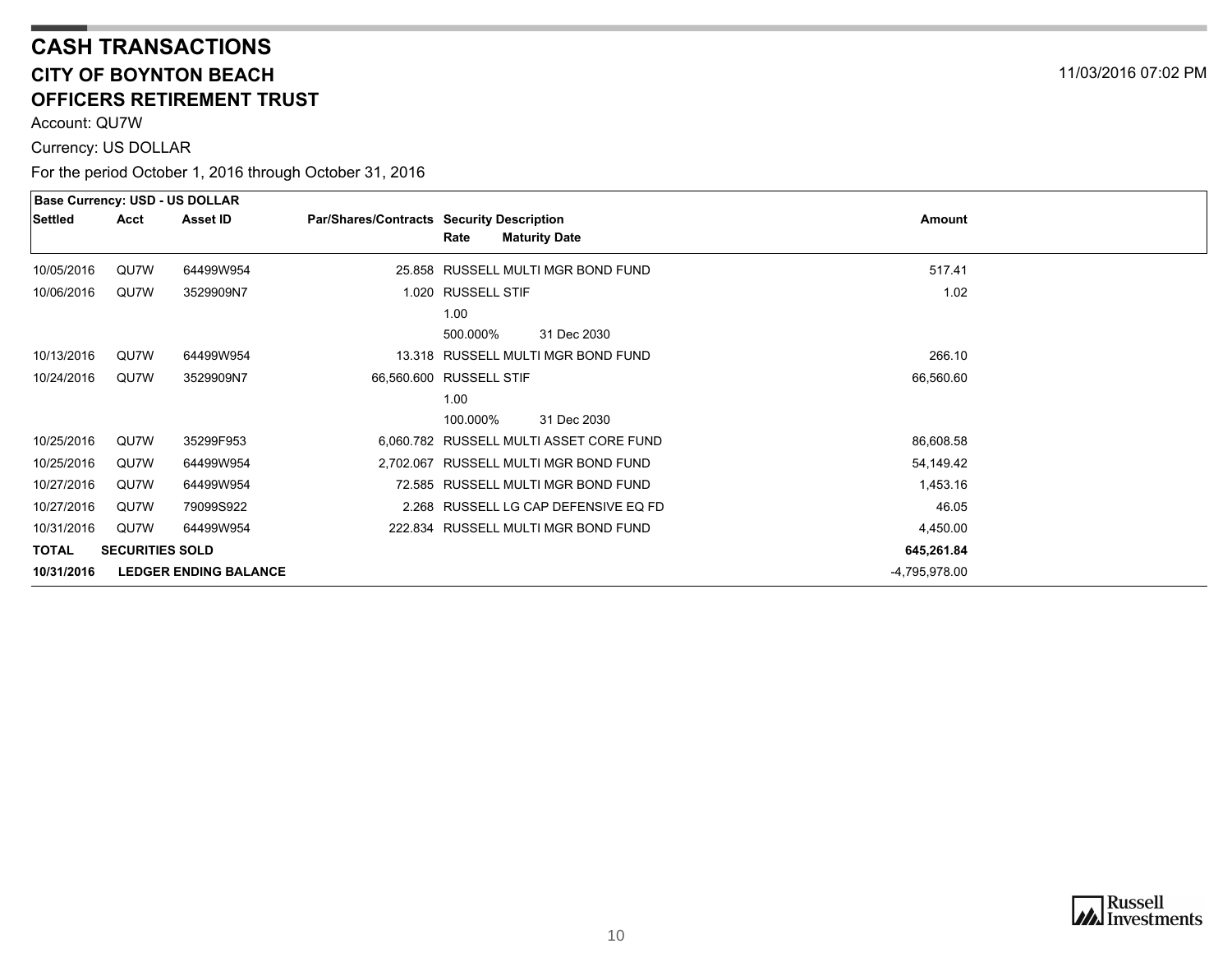# <span id="page-10-0"></span>**ASSET PURCHASES CITY OF BOYNTON BEACH**

OFFICERS RETIREMENT TRUST

Account: QU7W

For the period October 1, 2016 through October 31, 2016

|                        | <b>Base Currency: USD - LAR</b> |                                  |             |              |                         |                 |                                             |                                               |                                        |
|------------------------|---------------------------------|----------------------------------|-------------|--------------|-------------------------|-----------------|---------------------------------------------|-----------------------------------------------|----------------------------------------|
| <b>Asset ID</b>        | <b>Shares/Par/Contracts</b>     | <b>Security Name/Description</b> |             | Price        | <b>Trd Date</b>         | <b>Stl Date</b> | Fail Days Broker Name<br><b>Commissions</b> | <b>Stl Cur/Loc</b><br><b>Taxes/Fees/Other</b> | <b>Comm Per Shr</b><br><b>Net Cost</b> |
|                        | <b>Units/Original Face</b>      | <b>Exchange Rate Fund</b>        |             |              |                         | <b>Interest</b> |                                             |                                               |                                        |
|                        | <b>CASH EQUIVALENTS</b>         |                                  |             |              |                         |                 |                                             |                                               |                                        |
| <b>US DOLLAR</b>       |                                 |                                  |             |              |                         |                 |                                             |                                               |                                        |
| 3529909N7              | <b>RUSSELL STIF</b><br>1.00     |                                  | 5.000%      | 365 Dec 2030 | 03 Oct 2016 03 Oct 2016 |                 | <b>INCOME REINVESTMENT</b>                  | USD/CSW                                       |                                        |
|                        | 1.020                           | 1.000000 QU7W                    | Local       | 100.000000   |                         | 0.00            | 0.00                                        | 0.00                                          | 1.02                                   |
|                        |                                 |                                  | Base        | 100.000000   |                         | 0.00            | 0.00                                        | 0.00                                          | 1.02                                   |
| 3529909N7              | <b>RUSSELL STIF</b><br>1.00     |                                  | 1.000%      | 365 Dec 2030 | 21 Oct 2016 21 Oct 2016 |                 | STATE STREET BANK AND TRUST                 | USD/CSW                                       |                                        |
|                        | 66,560.600                      | 1.000000 QU7W                    | Local       | 100.000000   |                         | 0.00            | 0.00                                        | 0.00                                          | 66,560.60                              |
|                        |                                 |                                  | Base        | 100.000000   |                         | 0.00            | 0.00                                        | 0.00                                          | 66,560.60                              |
|                        | 1.00                            |                                  |             | 365 Dec 2030 | 31 Oct 2016 31 Oct 2016 |                 | STATE STREET BANK AND TRUST                 | USD/CSW                                       |                                        |
|                        | 4,795,978.000                   | 1.000000 QU7W                    | Local       | 100.000000   |                         | 0.00            | 0.00                                        | 0.00                                          | 4,795,978.00                           |
|                        |                                 |                                  | Base        | 100.000000   |                         | 0.00            | 0.00                                        | 0.00                                          | 4,795,978.00                           |
| 3529909N7 Total        |                                 |                                  |             |              |                         |                 |                                             |                                               |                                        |
|                        | 4,862,539.620                   |                                  | Local       |              |                         | 0.00            | 0.00                                        | 0.00                                          | 4,862,539.62                           |
|                        |                                 |                                  | Base        |              |                         | 0.00            | 0.00                                        | 0.00                                          | 4,862,539.62                           |
| <b>US DOLLAR Total</b> |                                 |                                  |             |              |                         |                 |                                             |                                               |                                        |
|                        | 4,862,539.620                   |                                  | Local       |              |                         | 0.00            | 0.00                                        | 0.00                                          | 4,862,539.62                           |
|                        |                                 |                                  | <b>Base</b> |              |                         | 0.00            | 0.00                                        | 0.00                                          | 4,862,539.62                           |
|                        | <b>CASH EQUIVALENTS Total</b>   |                                  |             |              |                         |                 |                                             |                                               |                                        |
|                        | 4,862,539.620                   |                                  |             |              |                         |                 |                                             |                                               |                                        |
|                        |                                 |                                  | Base        |              |                         | 0.00            | 0.00                                        | 0.00                                          | 4,862,539.62                           |

**EQUITY**



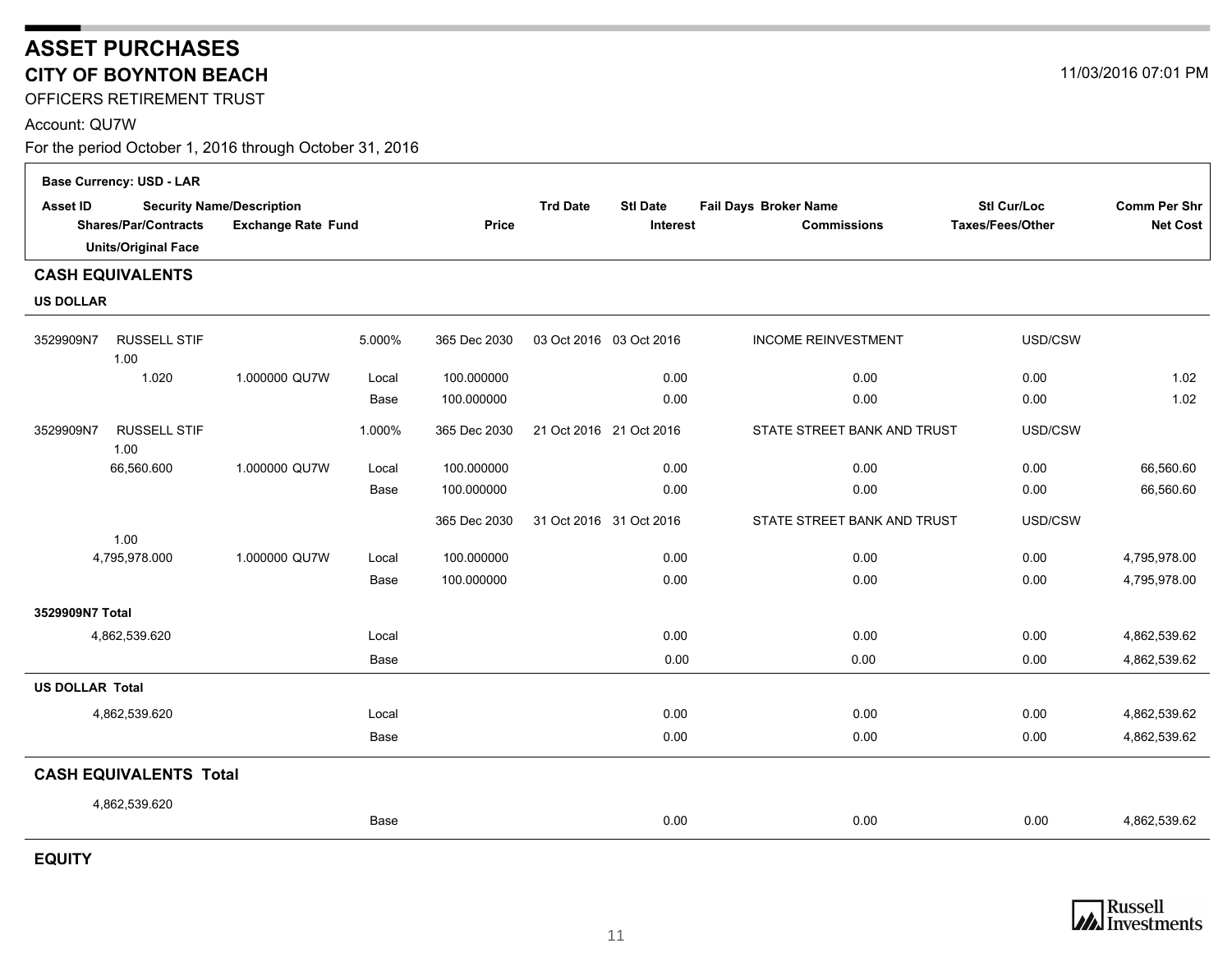# **ASSET PURCHASES CITY OF BOYNTON BEACH**

OFFICERS RETIREMENT TRUST

#### Account: QU7W

For the period October 1, 2016 through October 31, 2016

|                  | <b>Base Currency: USD - LAR</b>                           |                                                               |       |                         |                         |                                    |                                             |                                        |                                 |
|------------------|-----------------------------------------------------------|---------------------------------------------------------------|-------|-------------------------|-------------------------|------------------------------------|---------------------------------------------|----------------------------------------|---------------------------------|
| <b>Asset ID</b>  | <b>Shares/Par/Contracts</b><br><b>Units/Original Face</b> | <b>Security Name/Description</b><br><b>Exchange Rate Fund</b> |       | <b>Price</b>            | <b>Trd Date</b>         | <b>Stl Date</b><br><b>Interest</b> | Fail Days Broker Name<br><b>Commissions</b> | Stl Cur/Loc<br><b>Taxes/Fees/Other</b> | Comm Per Shr<br><b>Net Cost</b> |
| <b>US DOLLAR</b> |                                                           |                                                               |       |                         |                         |                                    |                                             |                                        |                                 |
| 35299F953        |                                                           | RUSSELL MULTI ASSET CORE FUND                                 |       |                         | 31 Oct 2016 OPEN        |                                    | <b>FRANK RUSSELL</b>                        | USD/BOS                                |                                 |
|                  | 135,350.082                                               | 1.000000 QU7W                                                 | Local | 14.140000               |                         | 0.00                               | 0.00                                        | 0.00                                   | 1,913,850.16                    |
|                  |                                                           |                                                               | Base  | 14.140000               |                         | 0.00                               | 0.00                                        | 0.00                                   | 1,913,850.16                    |
| 64499W954        | RUSSELL MULTI MGR BOND FUND                               |                                                               |       |                         | 31 Oct 2016 OPEN        |                                    | <b>FRANK RUSSELL</b>                        | USD/BOS                                |                                 |
|                  | 60,279.185                                                | 1.000000 QU7W                                                 | Local | 19.980000               |                         | 0.00                               | 0.00                                        | 0.00                                   | 1,204,378.11                    |
|                  |                                                           |                                                               | Base  | 19.980000               |                         | 0.00                               | 0.00                                        | 0.00                                   | 1,204,378.11                    |
| 79099S922        | RUSSELL LG CAP DEFENSIVE EQ FD                            |                                                               |       | 07 Oct 2016 10 Oct 2016 |                         | <b>FRANK RUSSELL</b>               | USD/BOS                                     |                                        |                                 |
|                  | 22.037                                                    | 1.000000 QU7W                                                 | Local | 20.420202               |                         | 0.00                               | 0.00                                        | 0.00                                   | 450.00                          |
|                  |                                                           |                                                               | Base  | 20.420202               |                         | 0.00                               | 0.00                                        | 0.00                                   | 450.00                          |
|                  |                                                           |                                                               |       |                         | 11 Oct 2016 12 Oct 2016 |                                    | <b>FRANK RUSSELL</b>                        | USD/BOS                                |                                 |
|                  | 1,581.236                                                 | 1.000000 QU7W                                                 | Local | 20.270004               |                         | 0.00                               | 0.00                                        | 0.00                                   | 32,051.66                       |
|                  |                                                           |                                                               | Base  | 20.270004               |                         | 0.00                               | 0.00                                        | 0.00                                   | 32,051.66                       |
|                  |                                                           |                                                               |       |                         | 21 Oct 2016 24 Oct 2016 |                                    | <b>FRANK RUSSELL</b>                        | USD/BOS                                |                                 |
|                  | 3,280.463                                                 | 1.000000 QU7W                                                 | Local | 20.290002               |                         | 0.00                               | 0.00                                        | 0.00                                   | 66,560.60                       |
|                  |                                                           |                                                               | Base  | 20.290002               |                         | 0.00                               | 0.00                                        | 0.00                                   | 66,560.60                       |
|                  |                                                           |                                                               |       |                         | 31 Oct 2016 OPEN        |                                    | <b>FRANK RUSSELL</b>                        | USD/BOS                                |                                 |
|                  | 61,420.297                                                | 1.000000 QU7W                                                 | Local | 20.210000               |                         | 0.00                               | 0.00                                        | 0.00                                   | 1,241,304.20                    |
|                  |                                                           |                                                               | Base  | 20.210000               |                         | 0.00                               | 0.00                                        | 0.00                                   | 1,241,304.20                    |

**79099S922 Total**



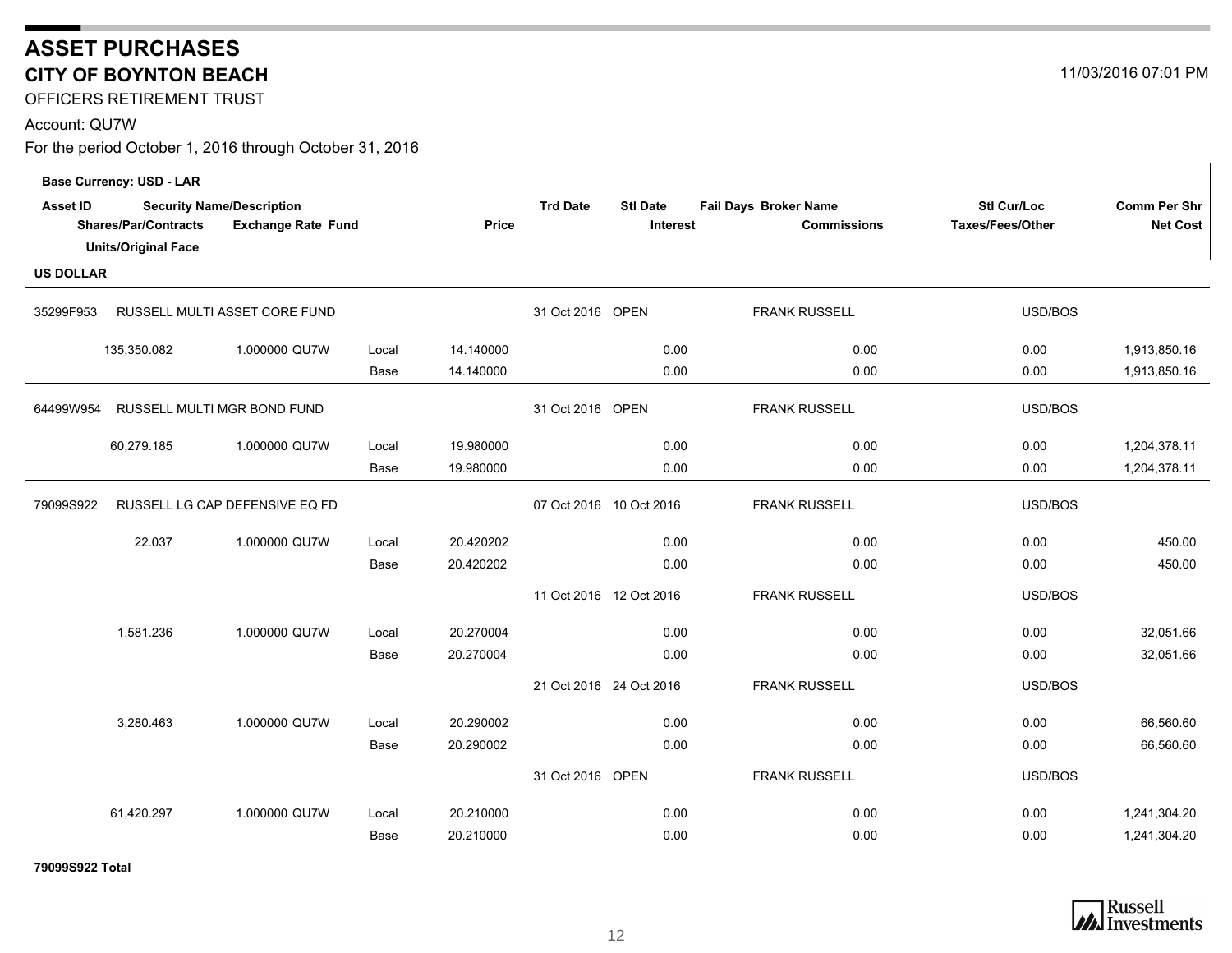# **ASSET PURCHASES CITY OF BOYNTON BEACH**

OFFICERS RETIREMENT TRUST

#### Account: QU7W

| <b>Base Currency: USD - LAR</b> |                                  |                 |                 |                              |                    |                     |
|---------------------------------|----------------------------------|-----------------|-----------------|------------------------------|--------------------|---------------------|
| Asset ID                        | <b>Security Name/Description</b> | <b>Trd Date</b> | <b>Stl Date</b> | <b>Fail Days Broker Name</b> | <b>Stl Cur/Loc</b> | <b>Comm Per Shr</b> |
| <b>Shares/Par/Contracts</b>     | <b>Exchange Rate Fund</b>        | Price           | Interest        | <b>Commissions</b>           | Taxes/Fees/Other   | <b>Net Cost</b>     |
| <b>Units/Original Face</b>      |                                  |                 |                 |                              |                    |                     |
| 66,304.033                      | Local                            |                 | 0.00            | 0.00                         | 0.00               | 1,340,366.46        |
|                                 | Base                             |                 | 0.00            | 0.00                         | 0.00               | 1,340,366.46        |
| <b>US DOLLAR Total</b>          |                                  |                 |                 |                              |                    |                     |
| 261,933.300                     | Local                            |                 | 0.00            | 0.00                         | 0.00               | 4,458,594.73        |
|                                 | Base                             |                 | 0.00            | 0.00                         | 0.00               | 4,458,594.73        |
| <b>EQUITY Total</b>             |                                  |                 |                 |                              |                    |                     |
| 261,933.300                     |                                  |                 |                 |                              |                    |                     |
|                                 | Base                             |                 | 0.00            | 0.00                         | 0.00               | 4,458,594.73        |
| <b>ASSET PURCHASES Total</b>    |                                  |                 |                 |                              |                    |                     |
| 5,124,472.920                   |                                  |                 |                 |                              |                    |                     |
|                                 | Base                             |                 | 0.00            | 0.00                         | 0.00               | 9,321,134.35        |

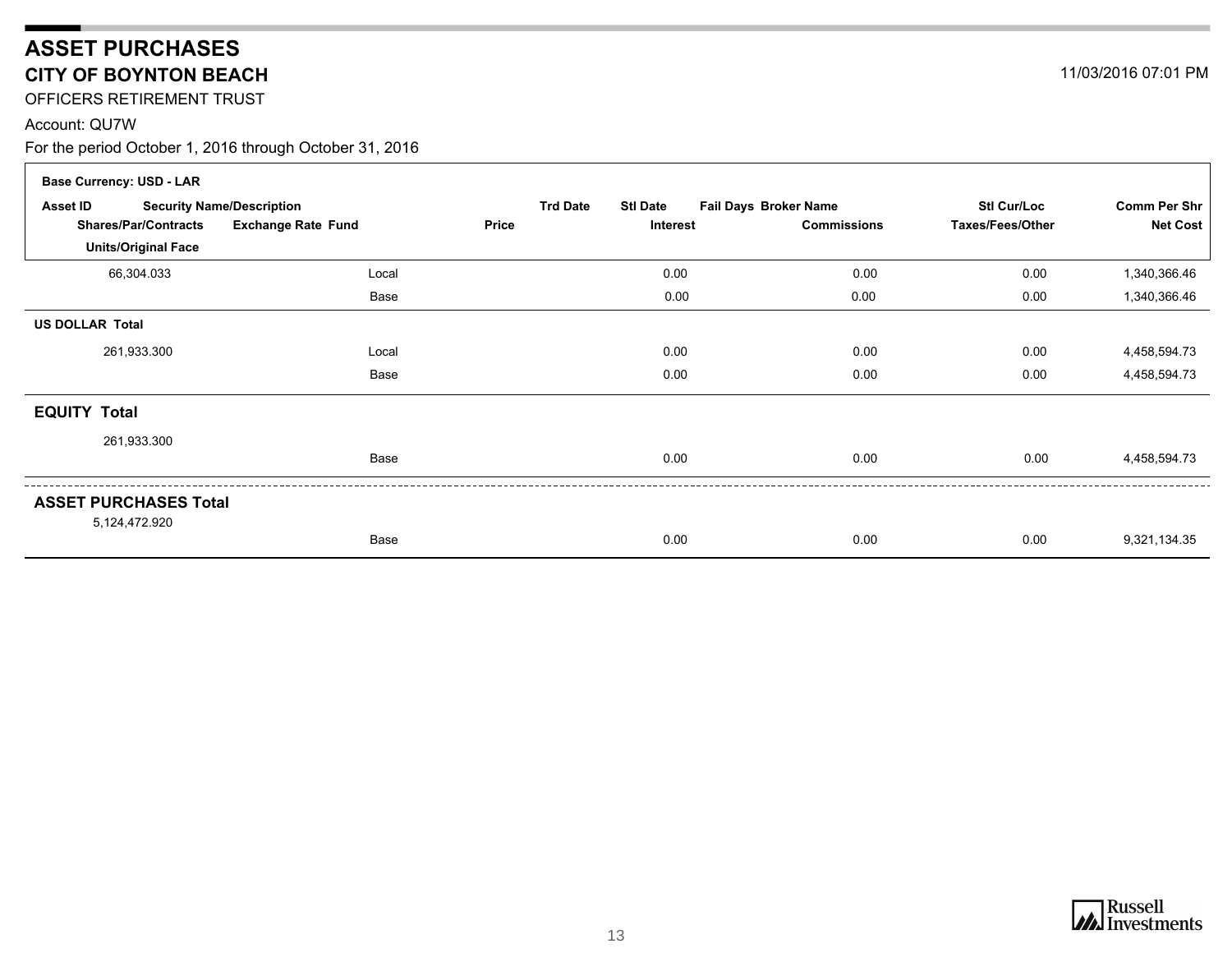# **ASSET SALES CITY OF BOYNTON BEACH**

OFFICERS RETIREMENT TRUST

#### Account: QU7W

For the period October 1, 2016 through October 31, 2016

|                        | <b>Base Currency: USD - LAR</b> |                                                               |        |              |                          |                             |                                             |                                        |                                            |
|------------------------|---------------------------------|---------------------------------------------------------------|--------|--------------|--------------------------|-----------------------------|---------------------------------------------|----------------------------------------|--------------------------------------------|
| <b>Asset ID</b>        | <b>Shares/Par/Contracts</b>     | <b>Security Name/Description</b><br><b>Exchange Rate Fund</b> |        | Price        | <b>Trd Date</b>          | <b>Stl Date</b><br>Interest | Fail Days Broker Name<br><b>Commissions</b> | <b>Stl Cur/Loc</b><br>Taxes/Fees/Other | <b>Comm Per Shr</b><br><b>Net Proceeds</b> |
|                        | <b>Units/Original Face</b>      |                                                               |        |              |                          |                             |                                             |                                        |                                            |
|                        | <b>CASH EQUIVALENTS</b>         |                                                               |        |              |                          |                             |                                             |                                        |                                            |
| <b>US DOLLAR</b>       |                                 |                                                               |        |              |                          |                             |                                             |                                        |                                            |
| 3529909N7              | <b>RUSSELL STIF</b><br>1.00     |                                                               | 5.000% | 365 Dec 2030 | 06 Oct 2016  06 Oct 2016 |                             | STATE STREET BANK AND TRUST                 | USD/CSW                                |                                            |
|                        | 1.020                           | 1.000000 QU7W                                                 | Local  | 100.000000   |                          | 0.00                        | 0.00                                        | 0.00                                   | 1.02                                       |
|                        |                                 |                                                               | Base   | 100.000000   |                          | 0.00                        | 0.00                                        | 0.00                                   | 1.02                                       |
| 3529909N7              | <b>RUSSELL STIF</b><br>1.00     |                                                               | 1.000% | 365 Dec 2030 | 24 Oct 2016 24 Oct 2016  |                             | STATE STREET BANK AND TRUST                 | USD/CSW                                |                                            |
|                        | 66,560.600                      | 1.000000 QU7W                                                 | Local  | 100.000000   |                          | 0.00                        | 0.00                                        | 0.00                                   | 66,560.60                                  |
|                        |                                 |                                                               | Base   | 100.000000   |                          | 0.00                        | 0.00                                        | 0.00                                   | 66,560.60                                  |
| 3529909N7 Total        |                                 |                                                               |        |              |                          |                             |                                             |                                        |                                            |
|                        | 66,561.620                      |                                                               | Local  |              |                          | 0.00                        | 0.00                                        | 0.00                                   | 66,561.62                                  |
|                        |                                 |                                                               | Base   |              |                          | 0.00                        | 0.00                                        | 0.00                                   | 66,561.62                                  |
| <b>US DOLLAR Total</b> |                                 |                                                               |        |              |                          |                             |                                             |                                        |                                            |
|                        | 66,561.620                      |                                                               | Local  |              |                          | 0.00                        | 0.00                                        | 0.00                                   | 66,561.62                                  |
|                        |                                 |                                                               | Base   |              |                          | 0.00                        | 0.00                                        | 0.00                                   | 66,561.62                                  |
|                        | <b>CASH EQUIVALENTS Total</b>   |                                                               |        |              |                          |                             |                                             |                                        |                                            |
|                        | 66,561.620                      |                                                               |        |              |                          |                             |                                             |                                        |                                            |
|                        |                                 |                                                               | Base   |              |                          | 0.00                        | 0.00                                        | 0.00                                   | 66,561.62                                  |
| <b>EQUITY</b>          |                                 |                                                               |        |              |                          |                             |                                             |                                        |                                            |
| <b>US DOLLAR</b>       |                                 |                                                               |        |              |                          |                             |                                             |                                        |                                            |
| 35299F953              |                                 | RUSSELL MULTI ASSET CORE FUND                                 |        |              | 04 Oct 2016 05 Oct 2016  |                             | <b>FRANK RUSSELL</b>                        | USD/BOS                                |                                            |
|                        | 119.821                         | 1.000000 QU7W                                                 | Local  | 14.280051    |                          | 0.00                        | 0.00                                        | 0.00                                   | 1,711.05                                   |



14

11/03/2016 07:01 PM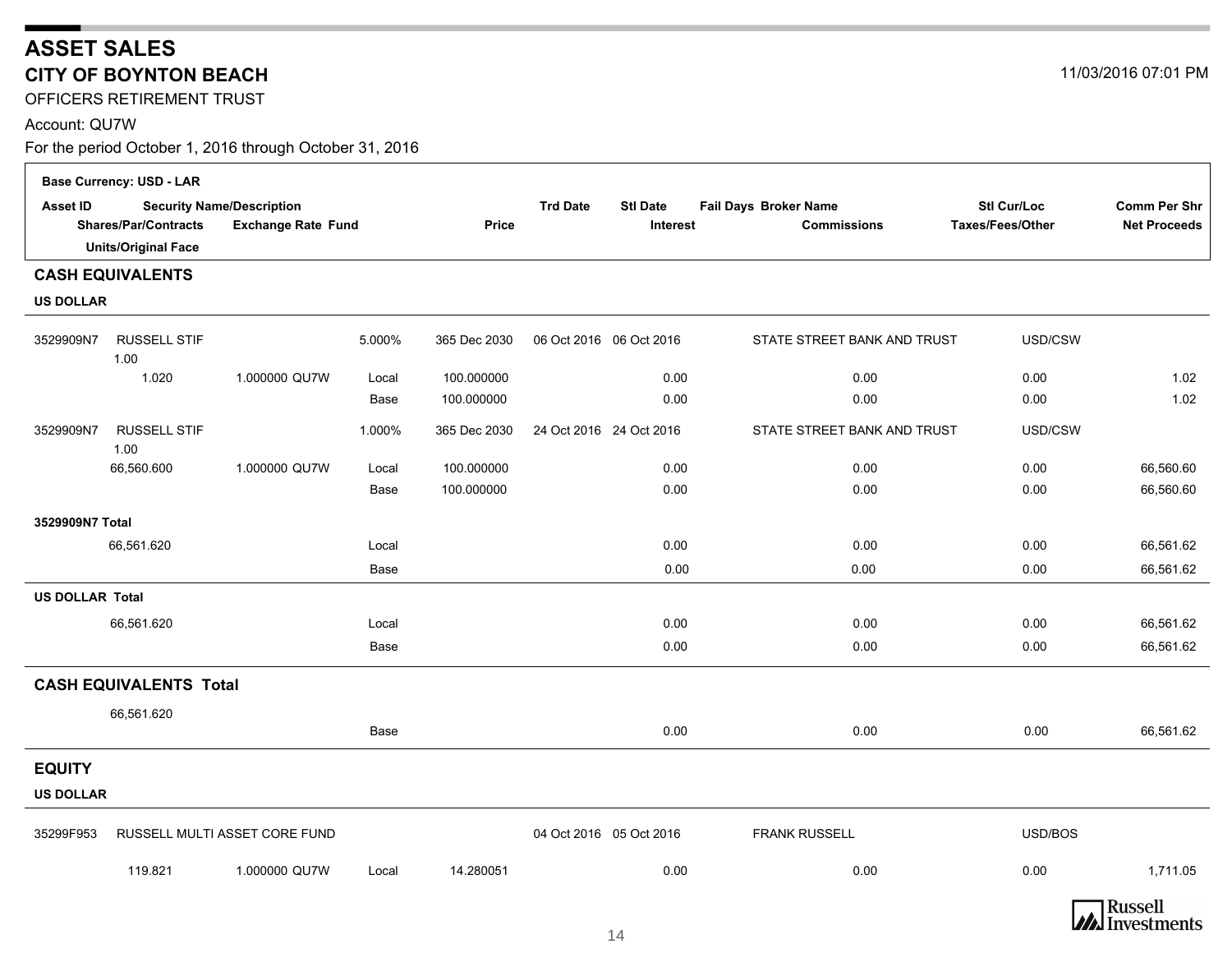# **ASSET SALES CITY OF BOYNTON BEACH**

OFFICERS RETIREMENT TRUST

#### Account: QU7W

For the period October 1, 2016 through October 31, 2016

|                 | <b>Base Currency: USD - LAR</b> |                                                               |       |              |                         |                             |                                                    |                                 |                                            |
|-----------------|---------------------------------|---------------------------------------------------------------|-------|--------------|-------------------------|-----------------------------|----------------------------------------------------|---------------------------------|--------------------------------------------|
| <b>Asset ID</b> | <b>Shares/Par/Contracts</b>     | <b>Security Name/Description</b><br><b>Exchange Rate Fund</b> |       | <b>Price</b> | <b>Trd Date</b>         | <b>Stl Date</b><br>Interest | <b>Fail Days Broker Name</b><br><b>Commissions</b> | Stl Cur/Loc<br>Taxes/Fees/Other | <b>Comm Per Shr</b><br><b>Net Proceeds</b> |
|                 | <b>Units/Original Face</b>      |                                                               |       |              |                         |                             |                                                    |                                 |                                            |
|                 |                                 |                                                               | Base  | 14.280051    |                         | 0.00                        | 0.00                                               | 0.00                            | 1,711.05                                   |
|                 |                                 |                                                               |       |              |                         | 24 Oct 2016 25 Oct 2016     | <b>FRANK RUSSELL</b>                               | USD/BOS                         |                                            |
|                 | 6,060.782                       | 1.000000 QU7W                                                 | Local | 14.290001    |                         | 0.00                        | 0.00                                               | 0.00                            | 86,608.58                                  |
|                 |                                 |                                                               | Base  | 14.290001    |                         | 0.00                        | 0.00                                               | 0.00                            | 86,608.58                                  |
| 35299F953 Total |                                 |                                                               |       |              |                         |                             |                                                    |                                 |                                            |
|                 | 6,180.603                       |                                                               | Local |              |                         | 0.00                        | 0.00                                               | 0.00                            | 88,319.63                                  |
|                 |                                 |                                                               | Base  |              |                         | 0.00                        | 0.00                                               | 0.00                            | 88,319.63                                  |
| 64499W954       |                                 | RUSSELL MULTI MGR BOND FUND                                   |       |              | 04 Oct 2016 05 Oct 2016 |                             | <b>FRANK RUSSELL</b>                               | USD/BOS                         |                                            |
|                 | 25.858                          | 1.000000 QU7W                                                 | Local | 20.009668    |                         | 0.00                        | 0.00                                               | 0.00                            | 517.41                                     |
|                 |                                 |                                                               | Base  | 20.009668    |                         | 0.00                        | 0.00                                               | 0.00                            | 517.41                                     |
|                 |                                 |                                                               |       |              |                         | 12 Oct 2016 13 Oct 2016     | <b>FRANK RUSSELL</b>                               | USD/BOS                         |                                            |
|                 | 13.318                          | 1.000000 QU7W                                                 | Local | 19.980478    |                         | 0.00                        | 0.00                                               | 0.00                            | 266.10                                     |
|                 |                                 |                                                               | Base  | 19.980478    |                         | 0.00                        | 0.00                                               | 0.00                            | 266.10                                     |
|                 |                                 |                                                               |       |              |                         | 24 Oct 2016 25 Oct 2016     | <b>FRANK RUSSELL</b>                               | USD/BOS                         |                                            |
|                 | 2,702.067                       | 1.000000 QU7W                                                 | Local | 20.039999    |                         | 0.00                        | 0.00                                               | 0.00                            | 54,149.42                                  |
|                 |                                 |                                                               | Base  | 20.039999    |                         | 0.00                        | 0.00                                               | 0.00                            | 54,149.42                                  |
|                 |                                 |                                                               |       |              |                         | 26 Oct 2016 27 Oct 2016     | <b>FRANK RUSSELL</b>                               | USD/BOS                         |                                            |
|                 | 72.585                          | 1.000000 QU7W                                                 | Local | 20.020114    |                         | 0.00                        | 0.00                                               | 0.00                            | 1,453.16                                   |
|                 |                                 |                                                               | Base  | 20.020114    |                         | 0.00                        | 0.00                                               | 0.00                            | 1,453.16                                   |
|                 |                                 |                                                               |       |              |                         | 28 Oct 2016 31 Oct 2016     | <b>FRANK RUSSELL</b>                               | USD/BOS                         |                                            |
|                 | 222.834                         | 1.000000 QU7W                                                 | Local | 19.970023    |                         | 0.00                        | 0.00                                               | 0.00                            | 4,450.00                                   |
|                 |                                 |                                                               |       |              |                         |                             |                                                    |                                 |                                            |

11/03/2016 07:01 PM

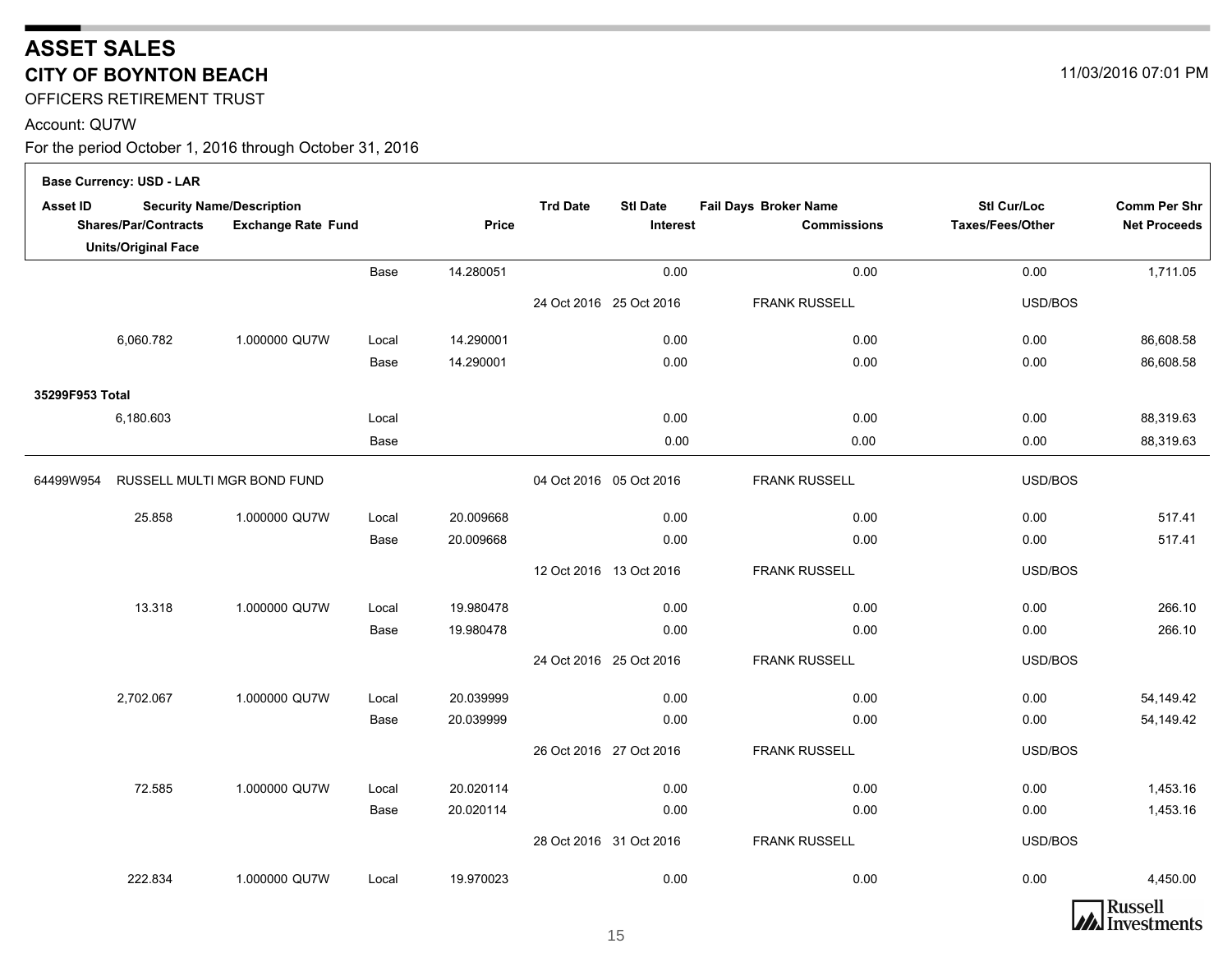# **ASSET SALES CITY OF BOYNTON BEACH**

OFFICERS RETIREMENT TRUST

#### Account: QU7W

For the period October 1, 2016 through October 31, 2016

|                        | <b>Base Currency: USD - LAR</b>                          |                                  |              |           |                                    |                       |                     |                     |
|------------------------|----------------------------------------------------------|----------------------------------|--------------|-----------|------------------------------------|-----------------------|---------------------|---------------------|
| Asset ID               |                                                          | <b>Security Name/Description</b> |              |           | <b>Trd Date</b><br><b>Stl Date</b> | Fail Days Broker Name | <b>Stl Cur/Loc</b>  | <b>Comm Per Shr</b> |
|                        | <b>Shares/Par/Contracts</b><br><b>Exchange Rate Fund</b> |                                  | <b>Price</b> | Interest  | <b>Commissions</b>                 | Taxes/Fees/Other      | <b>Net Proceeds</b> |                     |
|                        | <b>Units/Original Face</b>                               |                                  |              |           |                                    |                       |                     |                     |
|                        |                                                          |                                  | Base         | 19.970023 | 0.00                               | 0.00                  | 0.00                | 4,450.00            |
| 64499W954 Total        |                                                          |                                  |              |           |                                    |                       |                     |                     |
|                        | 3,036.662                                                |                                  | Local        |           | 0.00                               | 0.00                  | 0.00                | 60,836.09           |
|                        |                                                          |                                  | Base         |           | 0.00                               | 0.00                  | 0.00                | 60,836.09           |
| 79099S922              |                                                          | RUSSELL LG CAP DEFENSIVE EQ FD   |              |           | 26 Oct 2016 27 Oct 2016            | <b>FRANK RUSSELL</b>  | USD/BOS             |                     |
|                        | 2.268                                                    | 1.000000 QU7W                    | Local        | 20.304233 | 0.00                               | 0.00                  | 0.00                | 46.05               |
|                        |                                                          |                                  | Base         | 20.304233 | 0.00                               | 0.00                  | 0.00                | 46.05               |
| <b>US DOLLAR Total</b> |                                                          |                                  |              |           |                                    |                       |                     |                     |
|                        | 9,219.533                                                |                                  | Local        |           | 0.00                               | 0.00                  | 0.00                | 149,201.77          |
|                        |                                                          |                                  | Base         |           | 0.00                               | 0.00                  | 0.00                | 149,201.77          |
| <b>EQUITY Total</b>    |                                                          |                                  |              |           |                                    |                       |                     |                     |
|                        | 9,219.533                                                |                                  |              |           |                                    |                       |                     |                     |
|                        |                                                          |                                  | Base         |           | 0.00                               | 0.00                  | 0.00                | 149,201.77          |
|                        | <b>ASSET SALES Total</b><br>75,781.153                   |                                  |              |           |                                    |                       |                     |                     |
|                        |                                                          |                                  | Base         |           | 0.00                               | 0.00                  | 0.00                | 215,763.39          |



11/03/2016 07:01 PM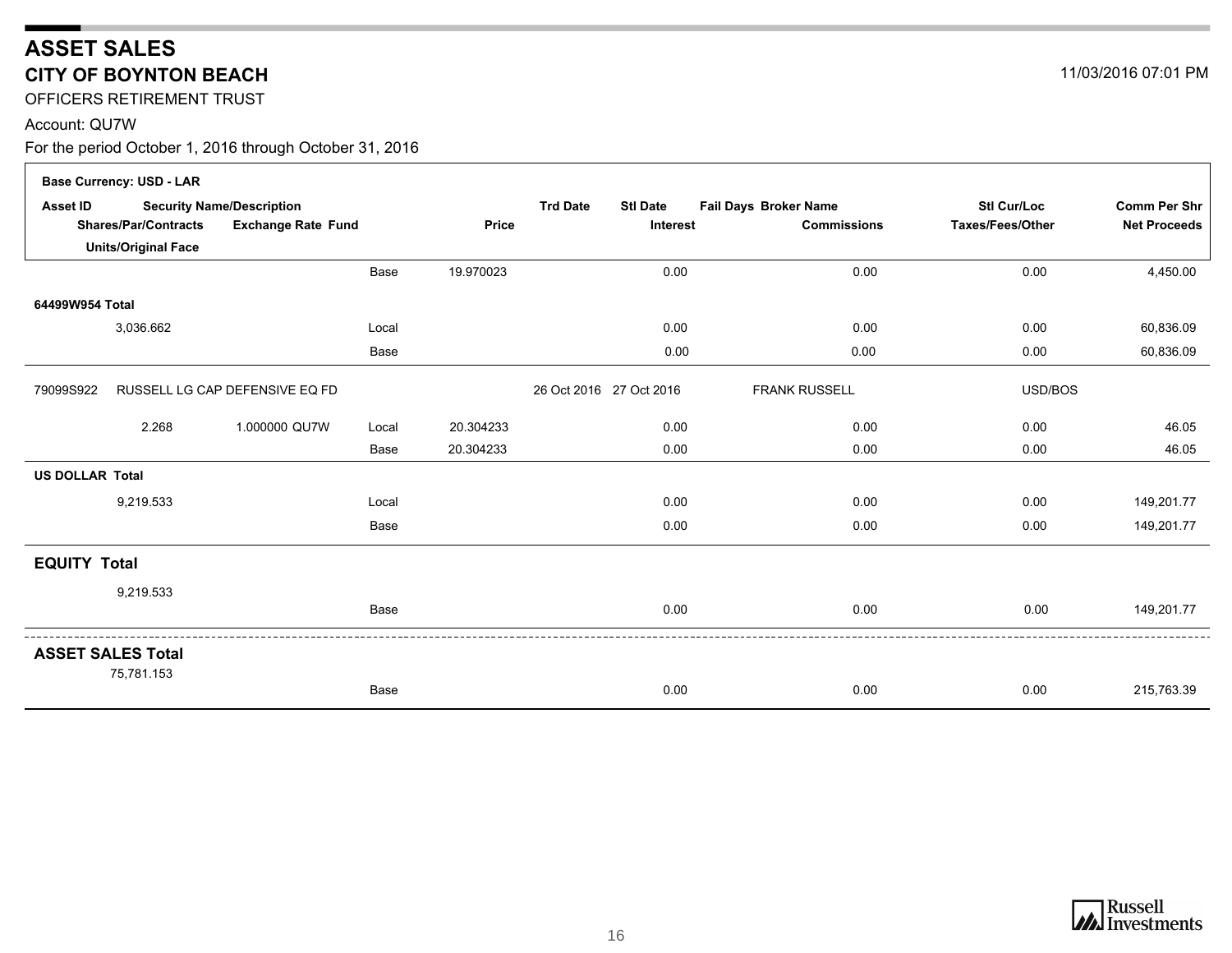# <span id="page-16-0"></span>**REALIZED GAINS AND LOSSES CITY OF BOYNTON BEACH** 11/03/2016 7:02 PM **OFFICERS RETIREMENT TRUST**

Account: QU7W

| Base Currency: USD - US DOLLAR |                               |                   |                             |           |                      |                       |                   |                  |
|--------------------------------|-------------------------------|-------------------|-----------------------------|-----------|----------------------|-----------------------|-------------------|------------------|
| Fund Asset ID                  | <b>Security Name</b>          |                   | <b>Security Description</b> |           | <b>Maturity Date</b> | Rate Trd Date         | <b>Stl Date</b>   | <b>Sell Rate</b> |
| <b>SSB Trade ID</b>            | Lot                           | <b>Shares/Par</b> | <b>Principal Net</b>        |           | Cost                 | <b>Security Gn/Ls</b> | <b>Curr Gn/Ls</b> | Net Gn/Ls        |
|                                |                               |                   |                             |           |                      |                       |                   |                  |
| <b>EQUITY</b>                  |                               |                   |                             |           |                      |                       |                   |                  |
| <b>US DOLLAR</b>               |                               |                   |                             |           |                      |                       |                   |                  |
| QU7W 35299F953                 | RUSSELL MULTI ASSET CORE FUND |                   |                             |           |                      | 04 Oct 2016           | 05 Oct 2016       | 1.000000         |
| 16JCKBBTWRJ                    | 574                           | 119.821           | Local                       | 1,711.05  | 1,245.39             | 465.66                |                   | 465.66           |
|                                |                               |                   | Base                        | 1,711.05  | 1,245.39             | 465.66                | 0.00              | 465.66           |
| QU7W 35299F953                 | RUSSELL MULTI ASSET CORE FUND |                   |                             |           |                      | 24 Oct 2016           | 25 Oct 2016       | 1.000000         |
| 16JQKBBT0RM                    | 592                           | 6,060.782         | Local                       | 86,608.58 | 62,994.04            | 23,614.54             |                   | 23,614.54        |
|                                |                               |                   | Base                        | 86,608.58 | 62,994.04            | 23,614.54             | 0.00              | 23,614.54        |
| 35299F953 Total                |                               |                   |                             |           |                      |                       |                   |                  |
|                                |                               |                   | Local                       | 88,319.63 | 64,239.43            | 24,080.20             |                   | 24,080.20        |
|                                |                               |                   | Base                        | 88,319.63 | 64,239.43            | 24,080.20             | 0.00              | 24,080.20        |
| QU7W 64499W954                 | RUSSELL MULTI MGR BOND FUND   |                   |                             |           |                      | 04 Oct 2016           | 05 Oct 2016       | 1.000000         |
| 16JCKBBTWRK                    | 573                           | 25.858            | Local                       | 517.41    | 389.96               | 127.45                |                   | 127.45           |
|                                |                               |                   | Base                        | 517.41    | 389.96               | 127.45                | 0.00              | 127.45           |
| QU7W 64499W954                 | RUSSELL MULTI MGR BOND FUND   |                   |                             |           |                      | 12 Oct 2016           | 13 Oct 2016       | 1.000000         |
| 16JIKBBT7NT                    | 582                           | 13.318            | Local                       | 266.10    | 200.85               | 65.25                 |                   | 65.25            |
|                                |                               |                   | Base                        | 266.10    | 200.85               | 65.25                 | 0.00              | 65.25            |
| QU7W 64499W954                 | RUSSELL MULTI MGR BOND FUND   |                   |                             |           |                      | 24 Oct 2016           | 25 Oct 2016       | 1.000000         |
| 16JQKBBT0RN                    | 591                           | 2,702.067         | Local                       | 54,149.42 | 40,749.68            | 13,399.74             |                   | 13,399.74        |
|                                |                               |                   | Base                        | 54,149.42 | 40,749.68            | 13,399.74             | 0.00              | 13,399.74        |
| QU7W 64499W954                 | RUSSELL MULTI MGR BOND FUND   |                   |                             |           |                      | 26 Oct 2016           | 27 Oct 2016       | 1.000000         |
| 16JSKBBSZDB                    | 595                           | 72.585            | Local                       | 1,453.16  | 1,094.65             | 358.51                |                   | 358.51           |
|                                |                               |                   | Base                        | 1,453.16  | 1,094.65             | 358.51                | 0.00              | 358.51           |

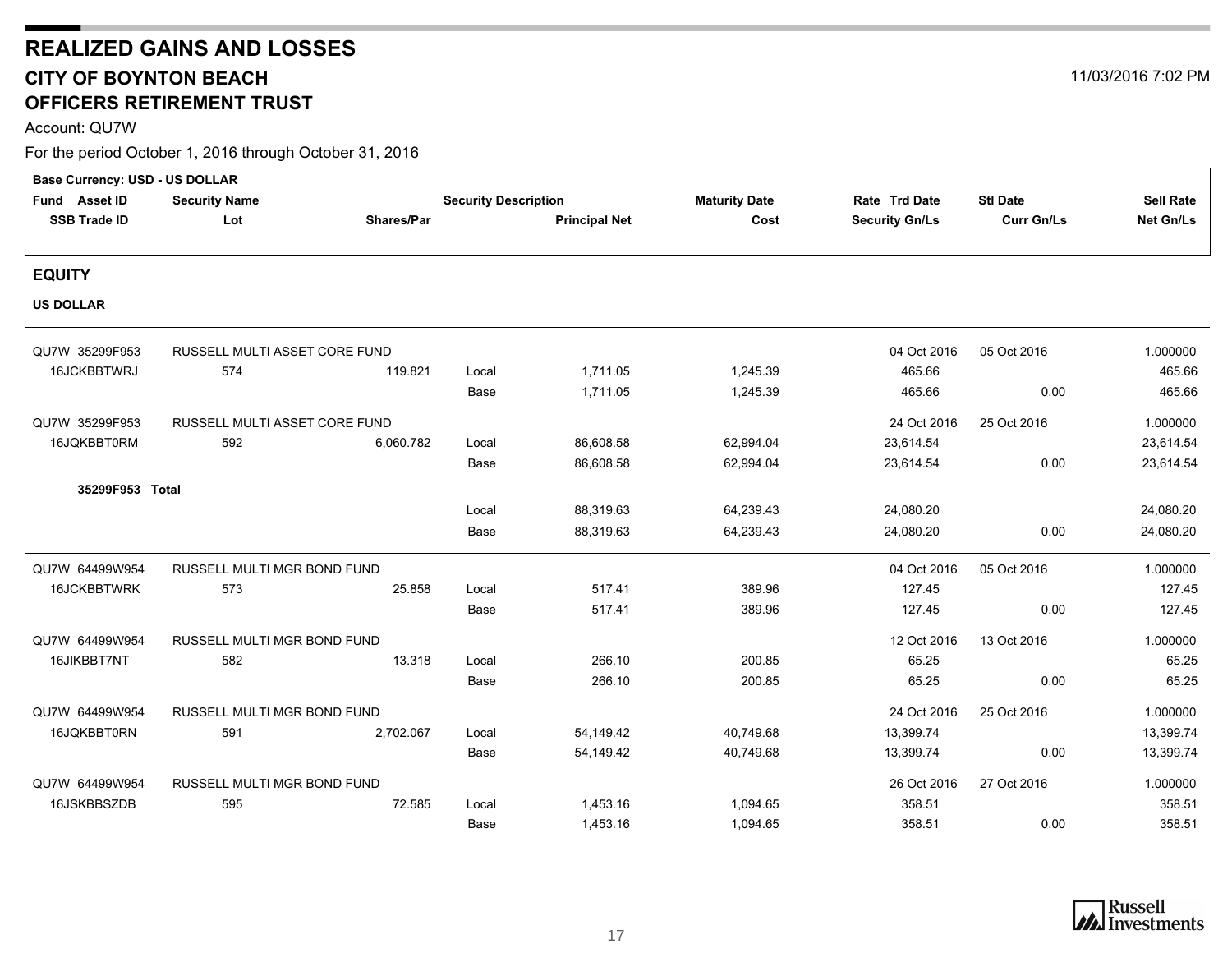# **REALIZED GAINS AND LOSSES CITY OF BOYNTON BEACH** 11/03/2016 7:02 PM **OFFICERS RETIREMENT TRUST**

Account: QU7W

| <b>Sell Rate</b><br>Net Gn/Ls |
|-------------------------------|
|                               |
|                               |
|                               |
| 1.000000                      |
| 1,089.46                      |
| 1,089.46                      |
|                               |
| 15,040.41                     |
| 15,040.41                     |
| 1.000000                      |
| 10.89                         |
| 10.89                         |
| 39,131.50                     |
| 39,131.50                     |
|                               |
| 39,131.50                     |
|                               |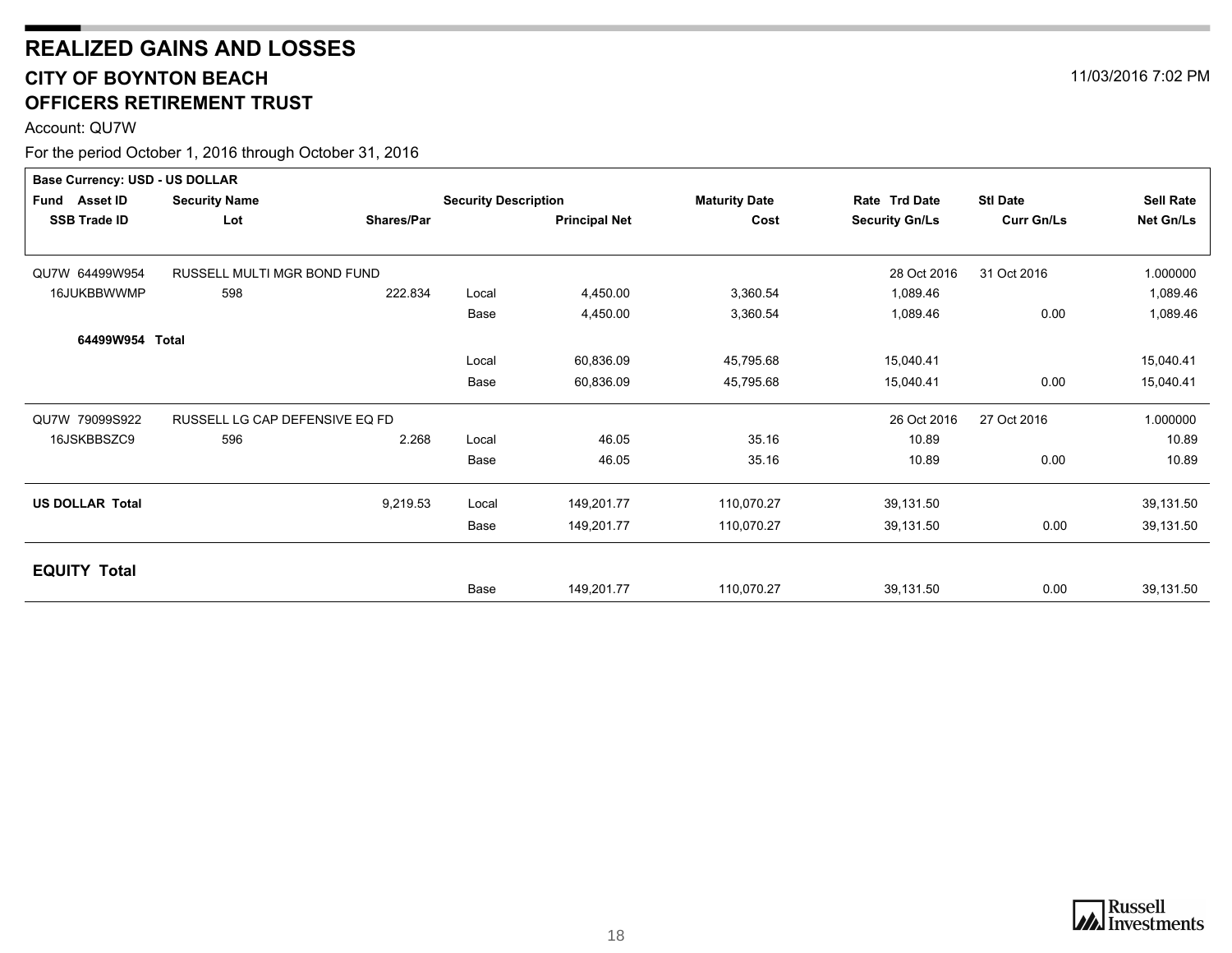# **REALIZED GAINS AND LOSSES CITY OF BOYNTON BEACH** 11/03/2016 7:02 PM **OFFICERS RETIREMENT TRUST**

Account: QU7W

|                         | <b>Base Currency: USD - US DOLLAR</b> |                   |                             |                      |                       |                   |                  |  |  |  |  |
|-------------------------|---------------------------------------|-------------------|-----------------------------|----------------------|-----------------------|-------------------|------------------|--|--|--|--|
| <b>Asset ID</b><br>Fund | <b>Security Name</b>                  |                   | <b>Security Description</b> | <b>Maturity Date</b> | <b>Rate Trd Date</b>  | <b>Stl Date</b>   | <b>Sell Rate</b> |  |  |  |  |
| <b>SSB Trade ID</b>     | Lot                                   | <b>Shares/Par</b> | <b>Principal Net</b>        | Cost                 | <b>Security Gn/Ls</b> | <b>Curr Gn/Ls</b> | Net Gn/Ls        |  |  |  |  |
|                         |                                       |                   |                             |                      |                       |                   |                  |  |  |  |  |
| <b>COMPOSITE Total</b>  |                                       |                   |                             |                      |                       |                   |                  |  |  |  |  |
|                         |                                       | Base              | 149.201.77                  | 110,070.27           | 39,131.50             | 0.00              | 39,131.50        |  |  |  |  |

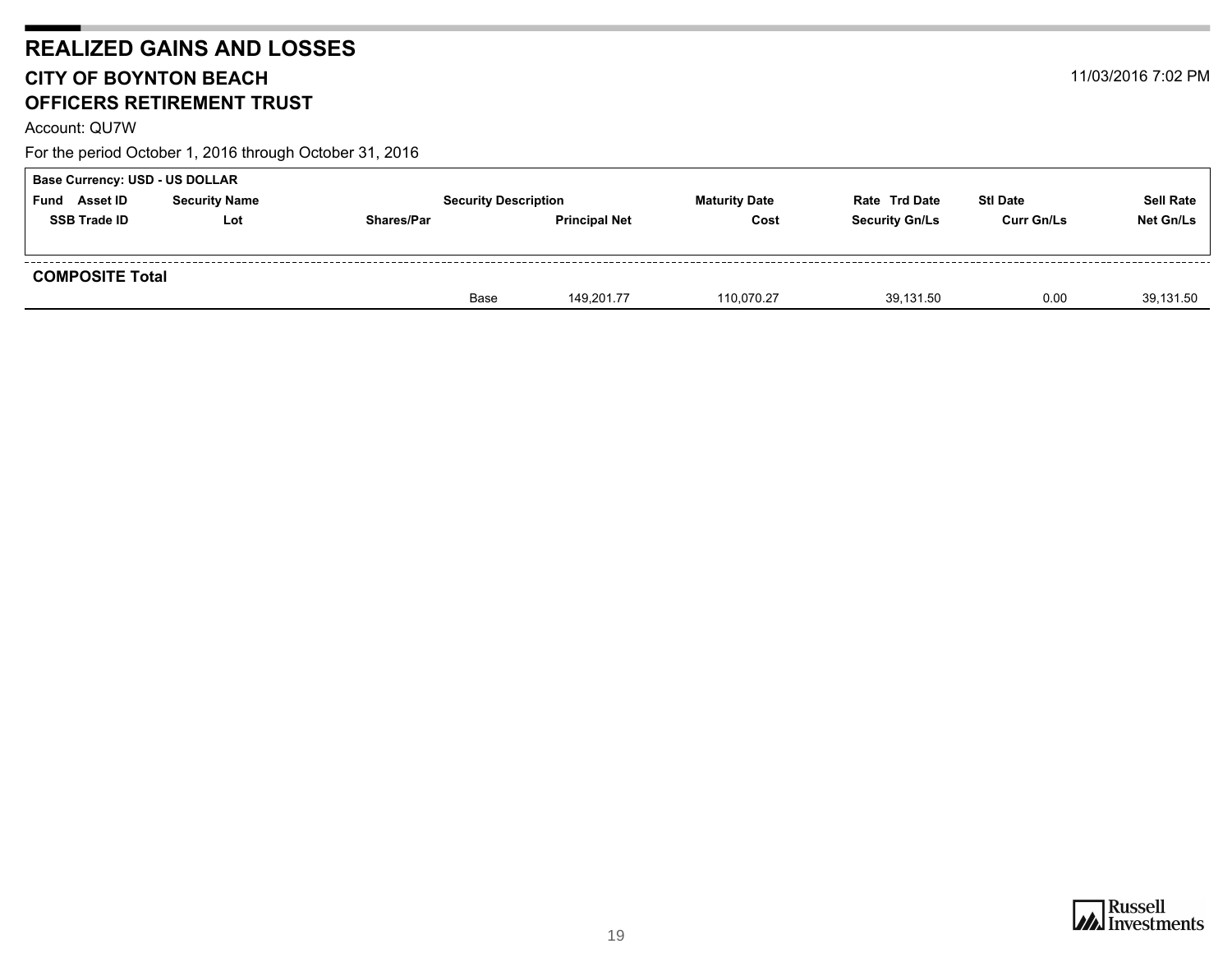### <span id="page-19-0"></span>**CITY OF BOYNTON BEACH OFFICERS RETIREMENT TRUST OPEN TRADES - PURCHASES**

Account: QU7W

As of October 31, 2016

|                             | <b>Base Currency: USD - US DOLLAR</b> |                   |                             |                 |                      |                                   |                      |                     |
|-----------------------------|---------------------------------------|-------------------|-----------------------------|-----------------|----------------------|-----------------------------------|----------------------|---------------------|
| <b>Asset ID</b>             | <b>Security Description</b>           |                   | <b>Mat Date</b><br>Rate     | <b>Trd Date</b> | <b>Cont Stl Date</b> | <b>Fail Days</b><br><b>Broker</b> |                      | <b>Trade Curr</b>   |
| <b>SSB Trade ID</b>         |                                       |                   | <b>Shares/Par/Contracts</b> |                 | <b>Interest</b>      | <b>Net Amount</b>                 | <b>Current Value</b> | <b>Unreal Gn/Ls</b> |
| Fund                        | <b>SSELL/BTC</b>                      | <b>Adjustment</b> |                             |                 |                      |                                   |                      |                     |
| <b>US DOLLAR</b>            |                                       |                   |                             |                 |                      |                                   | Exchange Rate:       | 1.000000            |
| 35299F953                   | RUSSELL MULTI ASSET CORE FUND         |                   |                             | 31 Oct 2016     | 01 Nov 2016          | <b>FRANK RUSSELL</b>              |                      | <b>USD</b>          |
| 16KAKBBV04S                 |                                       |                   | 135,350.082                 | Local           | 0.00                 | 1,913,850.16                      |                      |                     |
| QU7W                        |                                       |                   |                             | <b>Base</b>     | 0.00                 | 1,913,850.16                      | 1,913,850.16         | 0.00                |
| 64499W954                   | RUSSELL MULTI MGR BOND FUND           |                   |                             | 31 Oct 2016     | 01 Nov 2016          | <b>FRANK RUSSELL</b>              |                      | <b>USD</b>          |
| 16KAKBBV04T                 |                                       |                   | 60,279.185                  | Local           | 0.00                 | 1,204,378.11                      |                      |                     |
| QU7W                        |                                       |                   |                             | Base            | 0.00                 | 1,204,378.11                      | 1,204,378.11         | 0.00                |
| 79099S922                   | RUSSELL LG CAP DEFENSIVE EQ FD        |                   |                             | 31 Oct 2016     | 01 Nov 2016          | <b>FRANK RUSSELL</b>              |                      | <b>USD</b>          |
| 16KAKBBV04R                 |                                       |                   | 61,420.297                  | Local           | 0.00                 | 1,241,304.20                      |                      |                     |
| QU7W                        |                                       |                   |                             | <b>Base</b>     | 0.00                 | 1,241,304.20                      | 1,241,304.20         | 0.00                |
| <b>US DOLLAR Total Long</b> |                                       |                   | 257,049.564                 | Local           | 0.00                 | 4,359,532.47                      |                      |                     |
|                             |                                       |                   |                             | <b>Base</b>     | 0.00                 | 4,359,532.47                      | 4,359,532.47         | 0.00                |
|                             | <b>Total Open Long Purchases</b>      | 3                 | 257,049.564                 | Base            | 0.00                 | 4,359,532.47                      | 4,359,532.47         | 0.00                |
|                             | <b>Total Failed Long Purchases</b>    | 0                 | 0.000                       | Base            | 0.00                 | 0.00                              | 0.00                 | 0.00                |
|                             | <b>Total Open Short Purchases</b>     | 0                 | 0.000                       | Base            | 0.00                 | 0.00                              | 0.00                 | 0.00                |
|                             | <b>Total Failed Short Purchases</b>   | $\mathbf 0$       | 0.000                       | <b>Base</b>     | 0.00                 | 0.00                              | 0.00                 | 0.00                |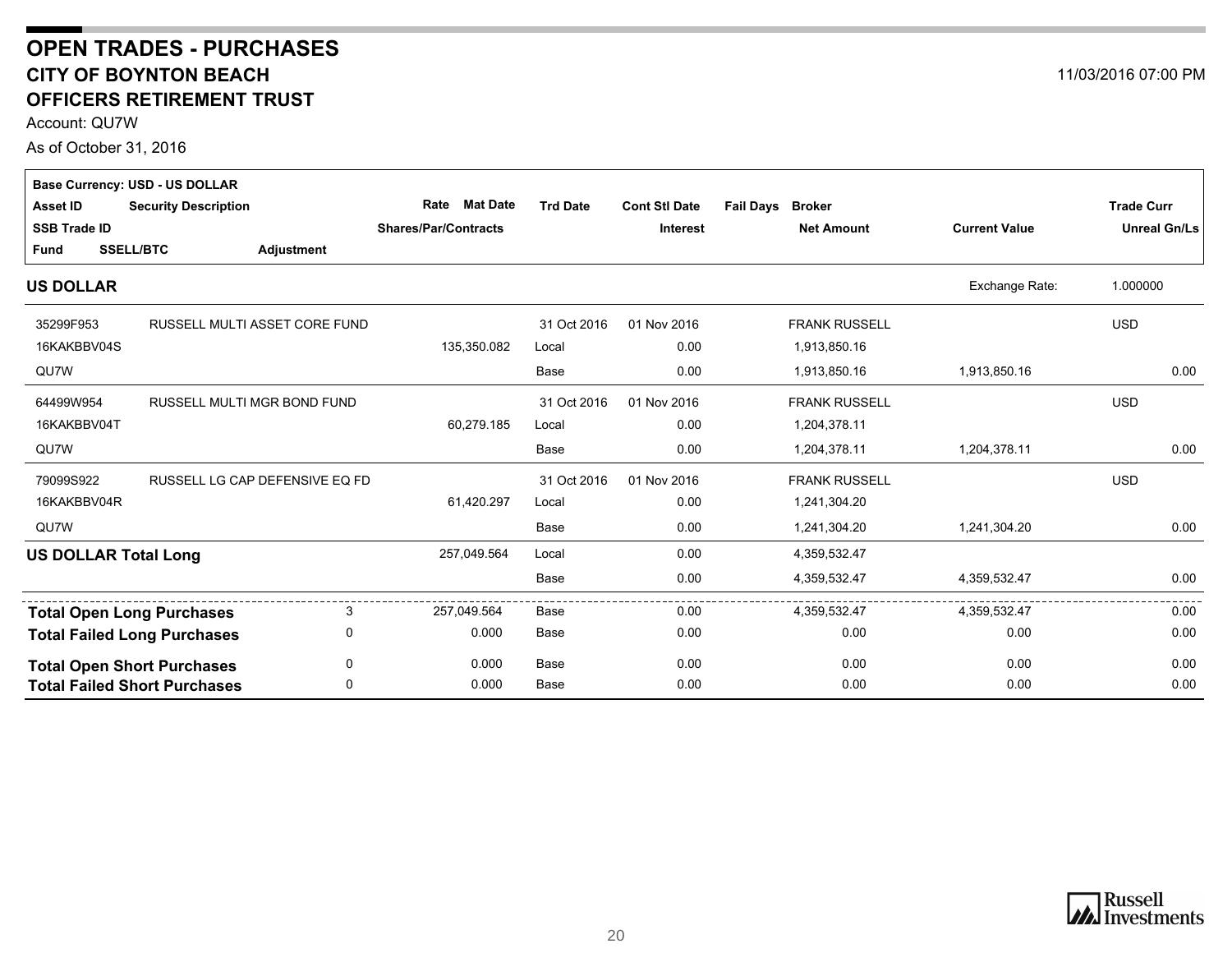### <span id="page-20-0"></span>**EARNED INCOME - DIVIDENDS CITY OF BOYNTON BEACH OFFICERS RETIREMENT TRUST**

Account: QU7W

For the period October 1, 2016 through October 31, 2016

| <b>Base Currency: USD - USD</b> |      |                             |              |                     |                 |            |                     |                      |                       |
|---------------------------------|------|-----------------------------|--------------|---------------------|-----------------|------------|---------------------|----------------------|-----------------------|
| <b>Asset ID</b>                 |      | <b>Security Description</b> |              | <b>Ex Date</b>      | <b>Rec Date</b> | Pay Date   | <b>NRA Tax Ctry</b> | <b>Dividend Rate</b> | <b>Ticker</b>         |
| <b>Tran Type</b>                | Fund |                             |              |                     |                 |            |                     |                      |                       |
| <b>Report Date</b>              |      | <b>Shares</b>               | Gross Income | <b>Whhid Income</b> | <b>Reclaim</b>  | Net Income | <b>Paid Income</b>  |                      | <b>Real Gain/Loss</b> |
|                                 |      |                             |              |                     |                 |            |                     |                      |                       |

**\*\*\*\*\*\*\*\* No Activity for This Period \*\*\*\*\*\*\*\***

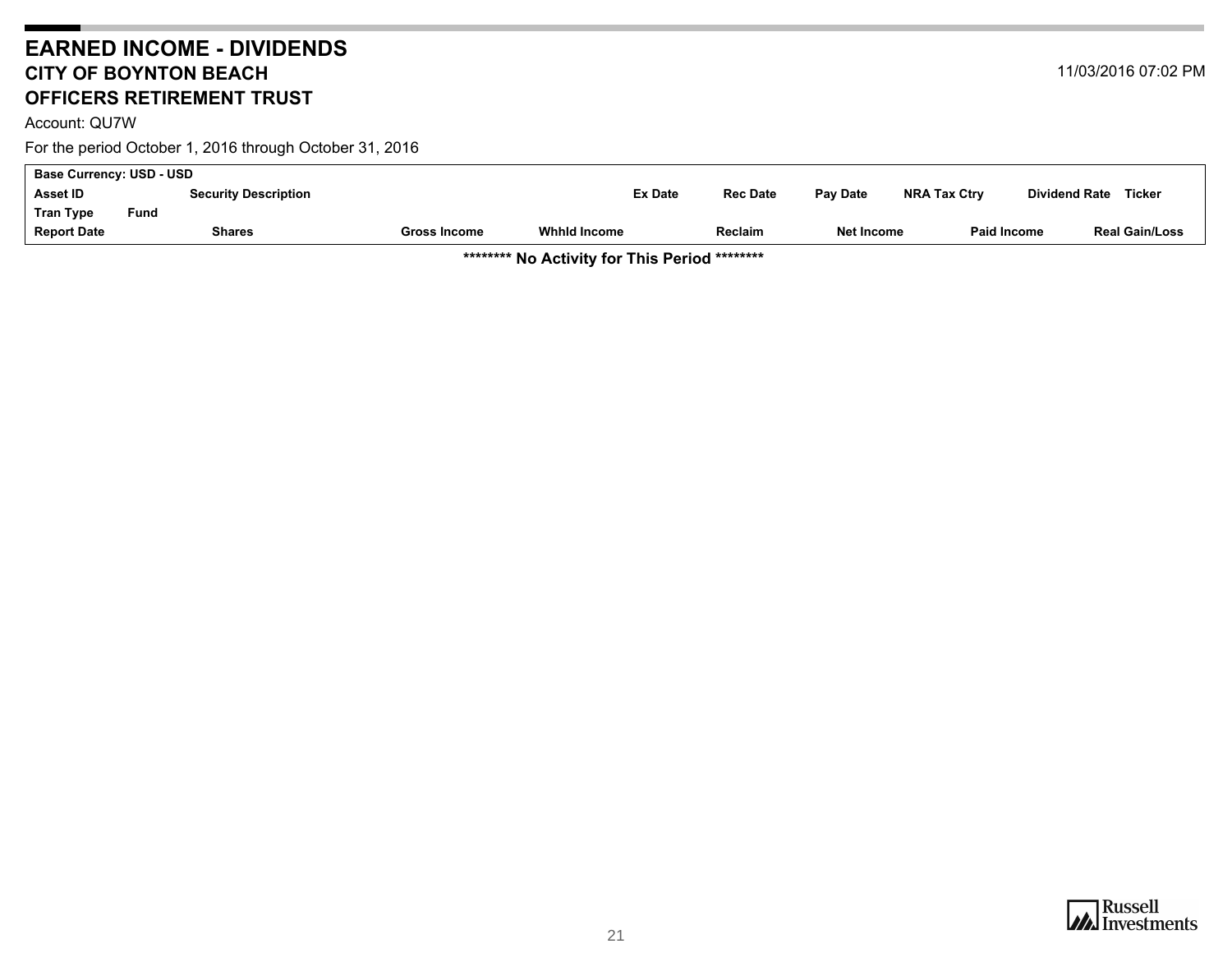## **CITY OF BOYNTON BEACH OFFICERS RETIREMENT TRUSTEARNED INCOME - INTEREST**

Account: QU7W

| Fund<br>Acct     | <b>Asset ID</b><br>Lot | Base Currency: USD - USD   | <b>Security Description</b><br><b>Gross Income</b> | <b>Income Tax Exp</b> | <b>Income Curr Gn/Ls</b> | Tax Exp Curr Gn/Ls | <b>Net Income</b> | Rate<br><b>Net Amortization</b> | <b>Maturity Date</b><br><b>Amort Curr Gn/Ls</b> |
|------------------|------------------------|----------------------------|----------------------------------------------------|-----------------------|--------------------------|--------------------|-------------------|---------------------------------|-------------------------------------------------|
|                  |                        |                            |                                                    |                       |                          |                    |                   |                                 |                                                 |
|                  |                        | <b>SHORT TERM SECURITY</b> |                                                    |                       |                          |                    |                   |                                 |                                                 |
| <b>US DOLLAR</b> |                        |                            |                                                    |                       |                          |                    |                   |                                 |                                                 |
|                  | QU7W 3529909N7         |                            | <b>RUSSELL STIF</b>                                |                       | 1.00                     |                    |                   | 0.000                           | 31 Dec 2030                                     |
| 000065 00550     |                        | Local                      | $-1.02$                                            | 0.00                  |                          |                    | $-1.02$           | 0.00                            |                                                 |
|                  |                        | Base                       | $-1.02$                                            | 0.00                  | 0.00                     | 0.00               | $-1.02$           | 0.00                            | 0.00                                            |
|                  | QU7W 3529909N7         |                            | <b>RUSSELL STIF</b>                                |                       | 1.00                     |                    |                   | 0.000                           | 31 Dec 2030                                     |
| 000067 00584     |                        | Local                      | 2.75                                               | 0.00                  |                          |                    | 2.75              | 0.00                            |                                                 |
|                  |                        | Base                       | 2.75                                               | 0.00                  | 0.00                     | 0.00               | 2.75              | 0.00                            | 0.00                                            |
|                  | QU7W 3529909N7         |                            | <b>RUSSELL STIF</b>                                |                       | 1.00                     |                    |                   | 0.269                           | 31 Dec 2030                                     |
| 000068 00600     |                        | Local                      | 35.31                                              | 0.00                  |                          |                    | 35.31             | 0.00                            |                                                 |
|                  |                        | Base                       | 35.31                                              | 0.00                  | 0.00                     | 0.00               | 35.31             | 0.00                            | 0.00                                            |
|                  |                        | 3529909N7 Total            |                                                    |                       |                          |                    |                   |                                 |                                                 |
|                  |                        | Local                      | 37.04                                              | 0.00                  |                          |                    | 37.04             | 0.00                            |                                                 |
|                  |                        | Base                       | 37.04                                              | 0.00                  | 0.00                     | 0.00               | 37.04             | 0.00                            | 0.00                                            |
|                  | <b>US DOLLAR Total</b> |                            |                                                    |                       |                          |                    |                   |                                 |                                                 |
|                  |                        | Local                      | 37.04                                              | 0.00                  |                          |                    | 37.04             | 0.00                            |                                                 |
|                  |                        | Base                       | 37.04                                              | 0.00                  | 0.00                     | 0.00               | 37.04             | 0.00                            | 0.00                                            |
|                  |                        |                            | <b>SHORT TERM SECURITY Total</b>                   |                       |                          |                    |                   |                                 |                                                 |
|                  |                        | Base                       | 37.04                                              | 0.00                  | 0.00                     | 0.00               | 37.04             | 0.00                            | 0.00                                            |
|                  | <b>COMPOSITE Total</b> |                            |                                                    |                       |                          |                    |                   |                                 |                                                 |
|                  |                        | Base                       | 37.04                                              | 0.00                  | 0.00                     | 0.00               | 37.04             | 0.00                            | 0.00                                            |
|                  |                        |                            |                                                    |                       |                          |                    |                   |                                 |                                                 |



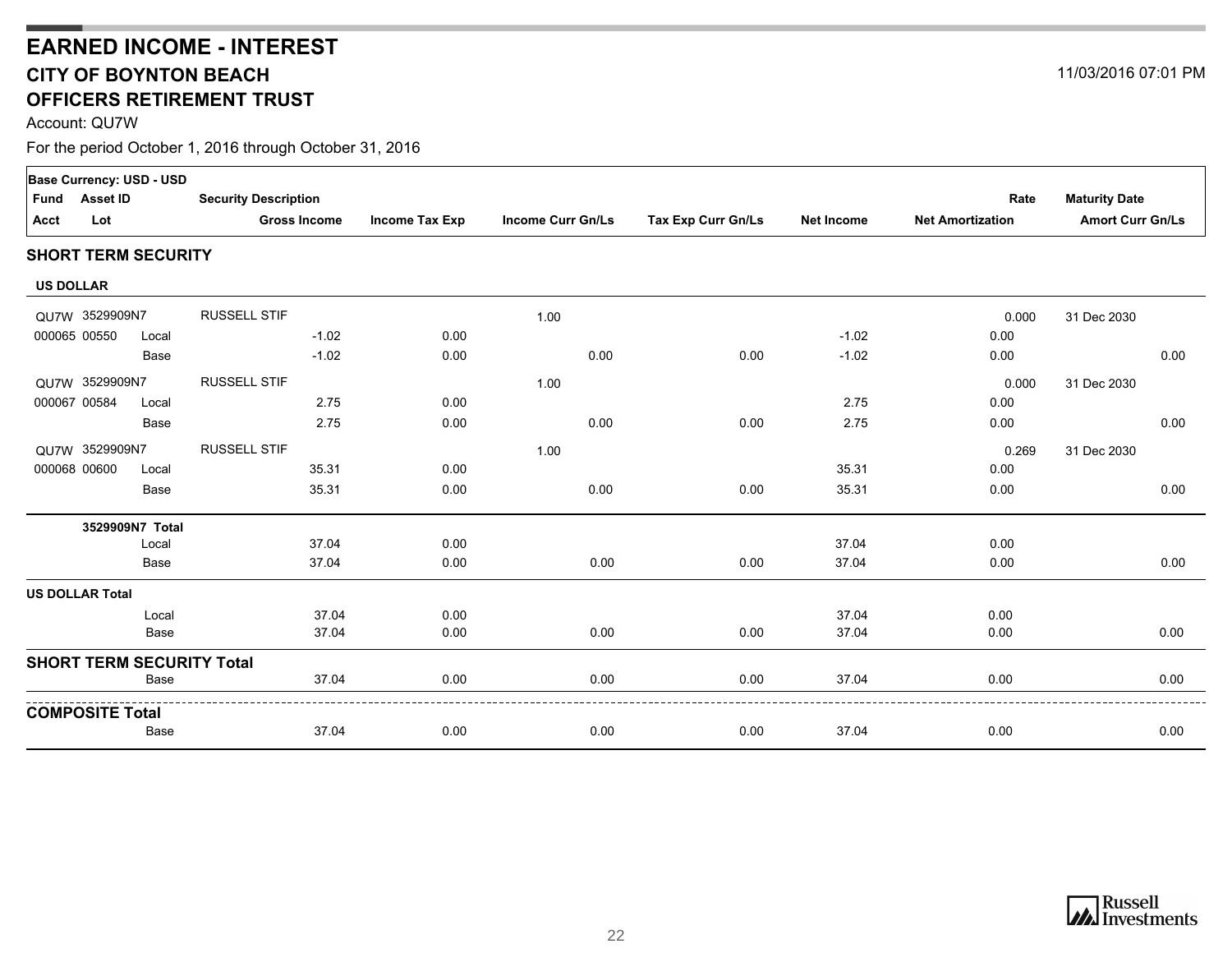# **DIVIDEND RECEIVABLE CITY OF BOYNTON BEACHOFFICERS RETIREMENT TRUST**

Account: QU7W

As of October 31, 2016

| 11/03/2016 07:01 PM |  |  |
|---------------------|--|--|
|---------------------|--|--|

<span id="page-22-0"></span>

| Asset ID<br><b>Dividend Rate</b><br>Ex Date<br><b>Security Description</b><br><b>Fund</b> | <b>Base Currency: USD - US DOLLAR</b> |               |                  |                        |                     |                  |                     |                         |
|-------------------------------------------------------------------------------------------|---------------------------------------|---------------|------------------|------------------------|---------------------|------------------|---------------------|-------------------------|
|                                                                                           |                                       |               |                  |                        |                     |                  | <b>Payable Date</b> | <b>Past Due</b>         |
|                                                                                           |                                       | <b>Shares</b> | <b>Dividends</b> | <b>Tax Reclaim Rec</b> | <b>Tax Withheld</b> | <b>Net Total</b> | <b>Current Net</b>  | <b>Unrealized Gn/Ls</b> |

**\*\*\*\*\*\*\*\* No Activity for This Period \*\*\*\*\*\*\*\***

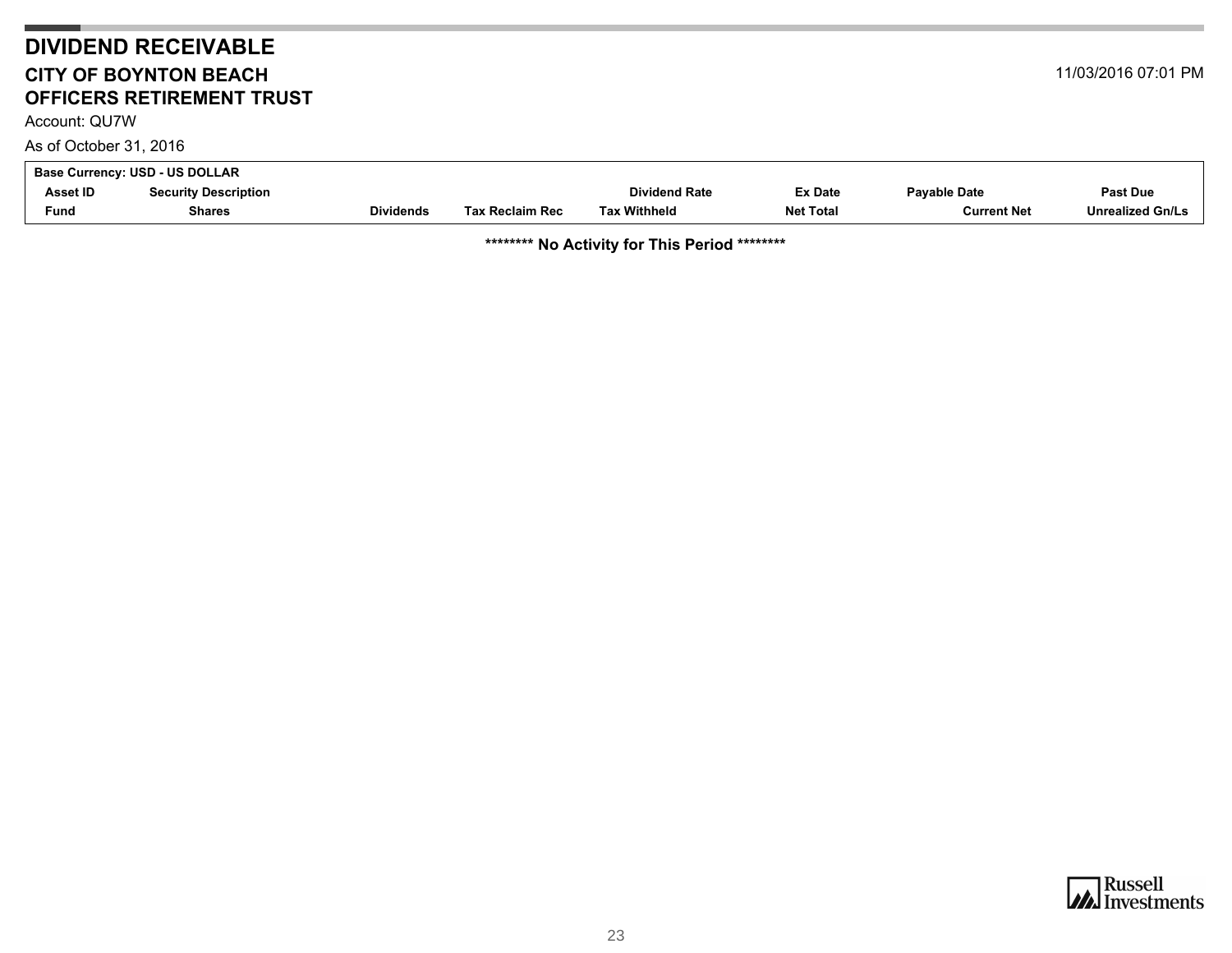# <span id="page-23-0"></span>**INTEREST RECEIVABLE CITY OF BOYNTON BEACH OFFICERS RETIREMENT TRUST**

Account: QU7W

As of October 31, 2016

| <b>Base Currency: USD - US DOLLAR</b> |                             |       |          |                     |          |                      |                     |                     |
|---------------------------------------|-----------------------------|-------|----------|---------------------|----------|----------------------|---------------------|---------------------|
| Asset ID<br>Fund                      | <b>Security Description</b> |       |          |                     |          | <b>Maturity Date</b> | <b>Payable Date</b> | Past Due            |
|                                       | Par                         |       | Interest | <b>Tax Withheld</b> | Int Rate | <b>Net Total</b>     | <b>Current Net</b>  | <b>Unreal Gn/Ls</b> |
| <b>US DOLLAR</b>                      |                             |       |          |                     |          |                      | Exchange Rate:      | 1.000000            |
| <b>CASH EQUIVALENT</b>                |                             |       |          |                     |          |                      |                     |                     |
| 3529909N7<br>QU7W                     | <b>RUSSELL STIF</b>         |       | 1.00     |                     |          | 0.000 31 Dec 2030    | 01 Nov 2016         |                     |
|                                       | 4,795,978.000               | Local | 38.06    | 0.00                |          | 38.06                |                     |                     |
|                                       |                             | Base  | 38.06    | 0.00                |          | 38.06                | 38.06               | 0.00                |
| <b>US DOLLAR Total</b>                |                             |       |          |                     |          |                      |                     |                     |
|                                       | 4,795,978.000               | Local | 38.06    | 0.00                |          | 38.06                |                     |                     |
|                                       |                             | Base  | 38.06    | 0.00                |          | 38.06                | 38.06               | 0.00                |
| <b>COMPOSITE Total</b>                |                             |       |          |                     |          |                      |                     |                     |
|                                       | 4,795,978.000               | Base  | 38.06    | 0.00                |          | 38.06                | 38.06               | 0.00                |

11/03/2016 7:02 PM

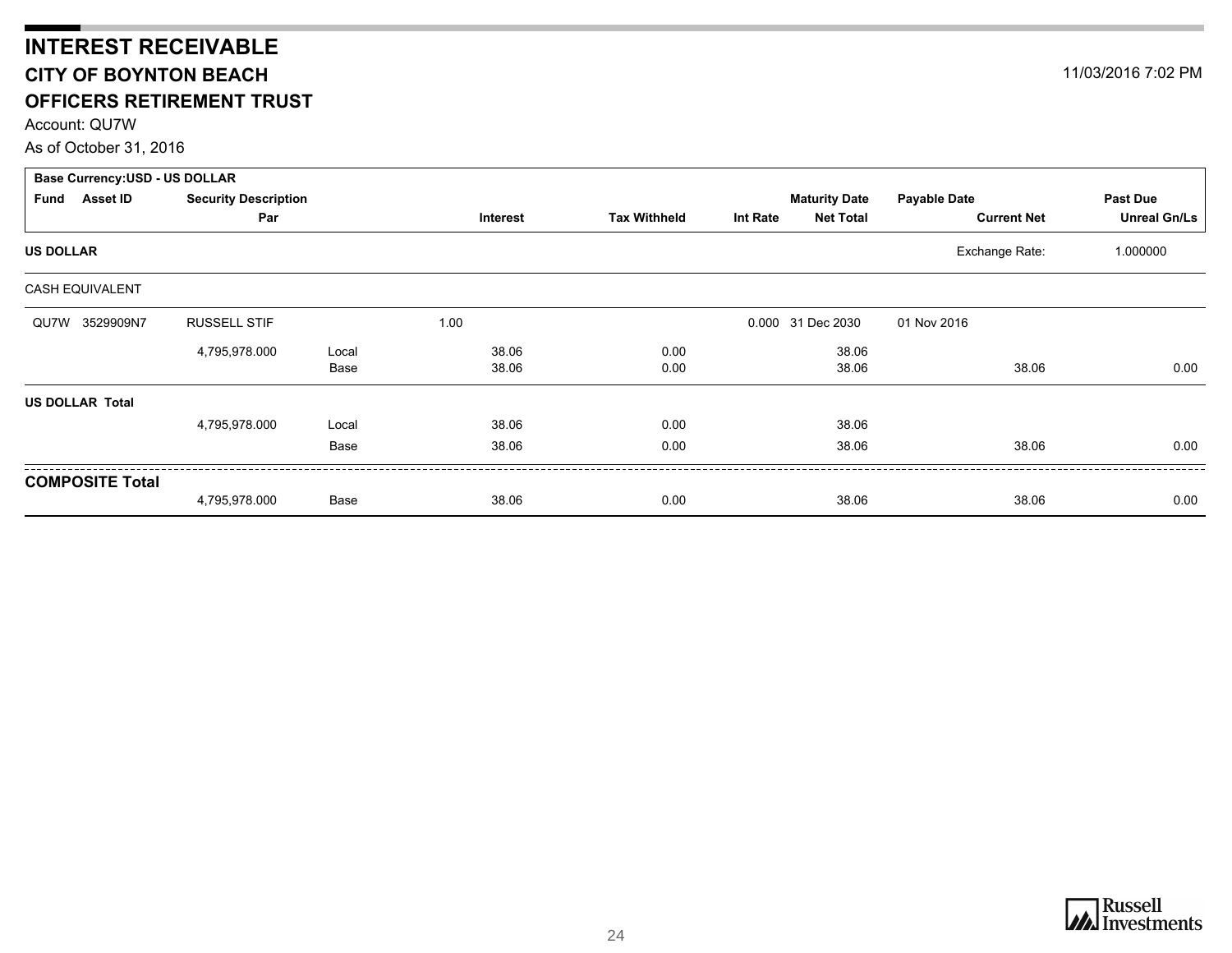#### **TAX RECLAIM RECEIVABLECITY OF BOYNTON BEACHOFFICERS RETIREMENT TRUST**

<span id="page-24-0"></span>Account: QU7W

As of October 31, 2016

| <b>Base Currency: USD - US DOLLAR</b> |                             |                          |                                                 |                     |  |  |
|---------------------------------------|-----------------------------|--------------------------|-------------------------------------------------|---------------------|--|--|
| <b>Asset ID</b>                       | <b>Security Description</b> | <b>Tax Withheld Rate</b> | Div/Int Rate EX/Mat Date<br><b>Reclaim Rate</b> | Pay Date            |  |  |
| Fund                                  | Shares/Par                  | Tax Reclaim              | <b>Current Value</b>                            | <b>Unreal Gn/Ls</b> |  |  |

**\*\*\*\*\*\*\*\* No Activity for This Period \*\*\*\*\*\*\*\***



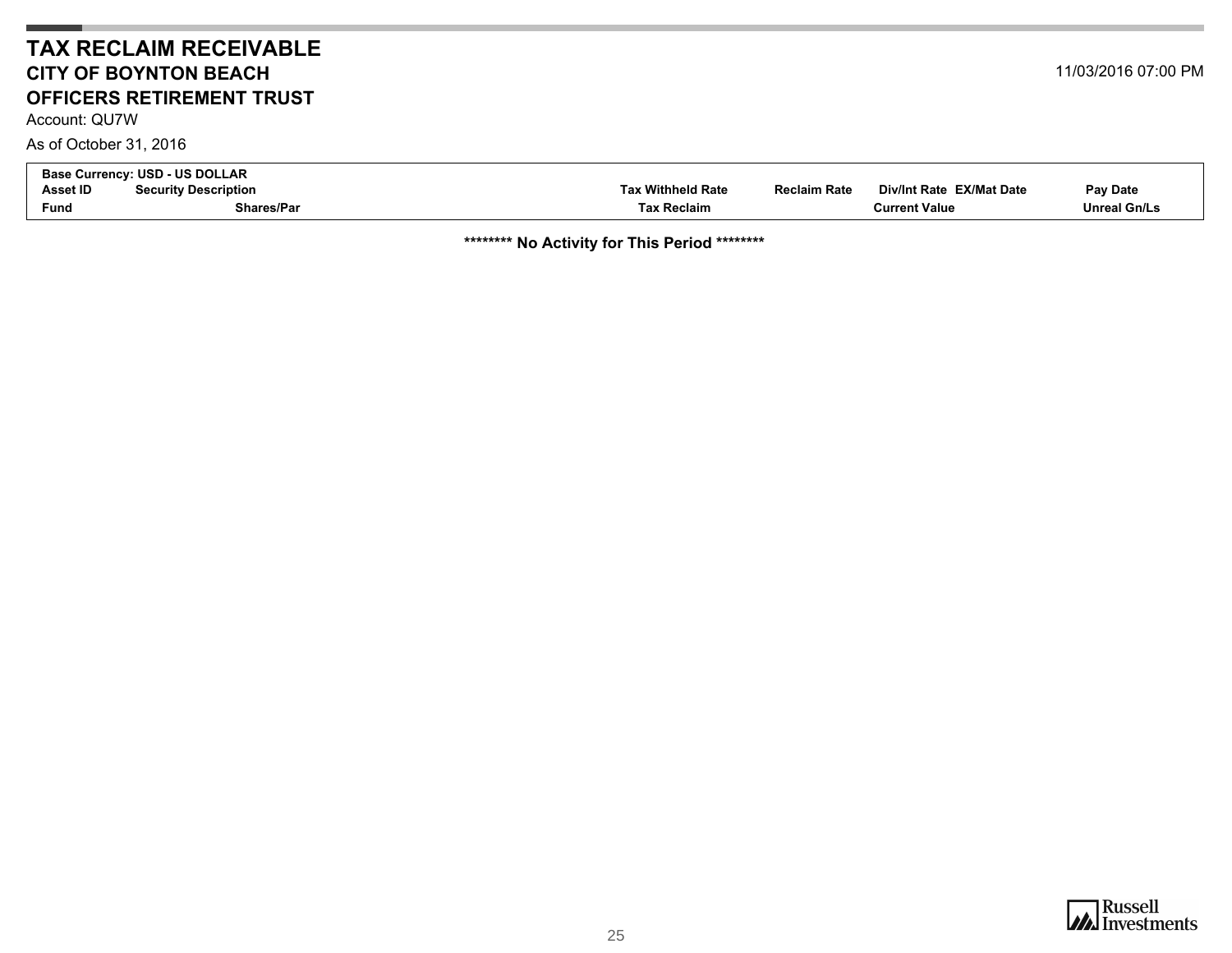## **TRANSACTION ADJUSTMENTSCITY OF BOYNTON BEACHOFFICERS RETIREMENT TRUST**

<span id="page-25-0"></span>Account: QU7W

For the period October 1, 2016 through October 31, 2016

| Base Currency: USD - US DOLLAR |                      |                    |                  |            |                                 |                         |
|--------------------------------|----------------------|--------------------|------------------|------------|---------------------------------|-------------------------|
| <b>Asset ID</b>                | <b>Security Name</b> | <b>Description</b> | Lot              | Trade Date | <b>Settle Date</b>              | <b>Share Adjustment</b> |
| Fund                           | Comment              | <b>Broker Name</b> | <b>Exch Rate</b> |            | <b>Settle Currency/Location</b> | <b>Net Cost</b>         |

**\*\*\*\*\*\*\*\* No Activity for This Period \*\*\*\*\*\*\*\***